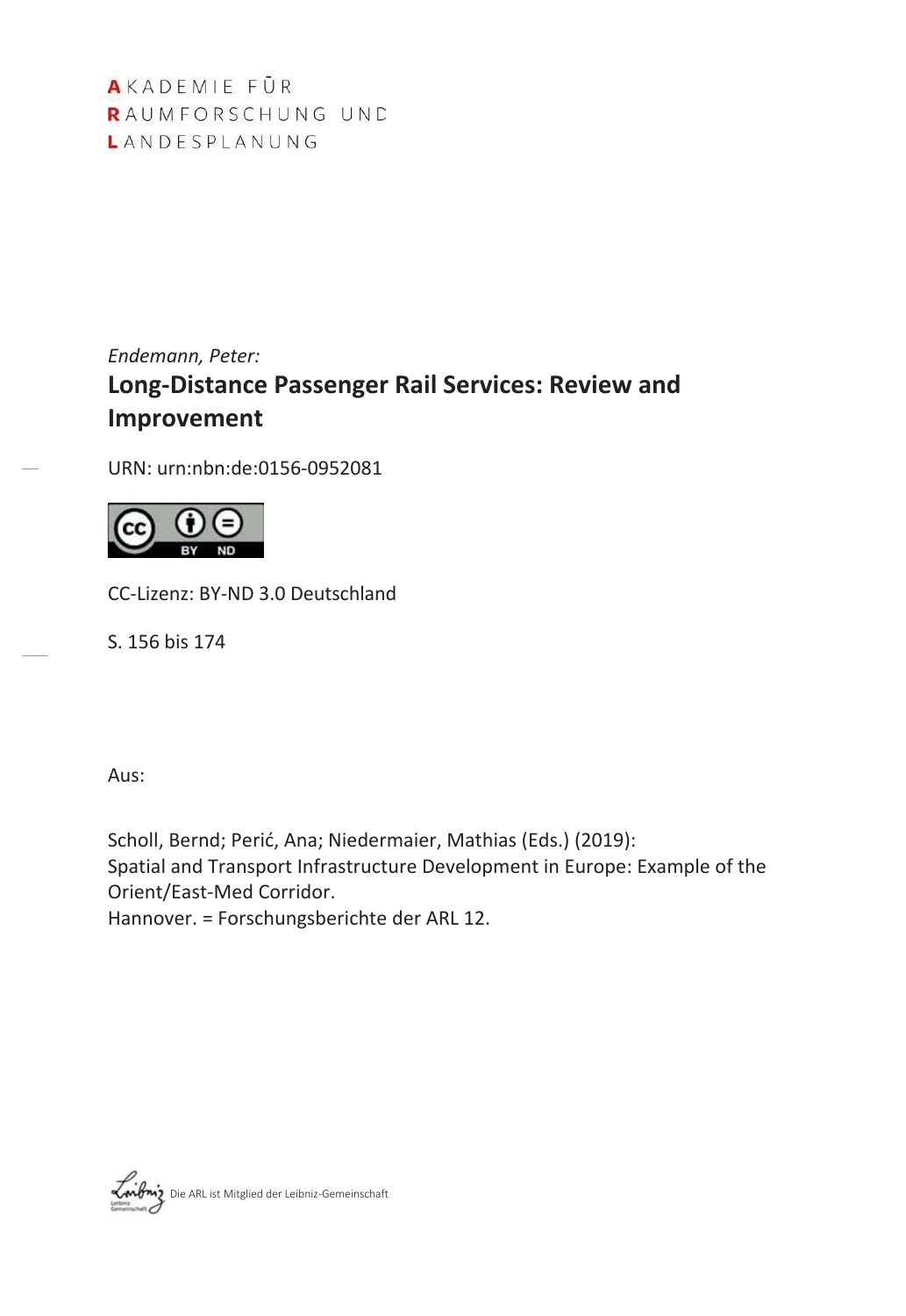### Peter Endemann

# 8 LONG-DISTANCE PASSENGER RAIL SERVICES: REVIEW AND IMPROVEMENT

#### **Resume**

- 1 Rail development in Europe
- 2 Context of this paper
- 3 Infrastructural situation of the corridor for passenger rail
- 4 Long-distance rail: Between snail and power speed
- 5 Long-distance rail supply and demand along the corridor
- 6 Potential for improvement
- 7 Conclusion

Literature

### **Abstract**

The situation of long-distance in Europe rail has faced different developments at literally different speeds since the fall of the Iron Curtain. Relevant central European parts of the OEM Corridor (e.g. Germany, the Czech Republic, Austria and Hungary) first suffered a considerable decline in cross-border long-distance rail traffic due to the emergence of low-cost airlines and the freedom of car purchase in the 1990s. Since the beginning of the millennium and partly following the 2004 accession of Middle and Eastern European countries to the European Union, a slight renaissance of Eurocity trains and market penetration of high-speed rail products can be perceived. The other countries in the eastern part of the corridor have mostly not recovered from the rail decline and lag behind. In Greece, rail development suffers generally from unfavourable conditions (different track gauges and disproportion of land and population distribution) and a lack of innovation, and has thus been negatively impacted by the abovementioned boom of car and air. Its geographical isolation in Europe also plays a role. The political downturn of former Yugoslavia reinforced the situation. For passenger rail along the corridor, the paper argues that considerable improvements in service quality and travel time reduction can be made without doubtful high investment in high-speed rail infrastructure. Moreover, building up existing rail infrastructure may avoid giving up conventional rail services as shown for some high-speed rail cases.

### **Keywords**

Long-distance transport – passenger rail – high-speed rail – integration – conventional rail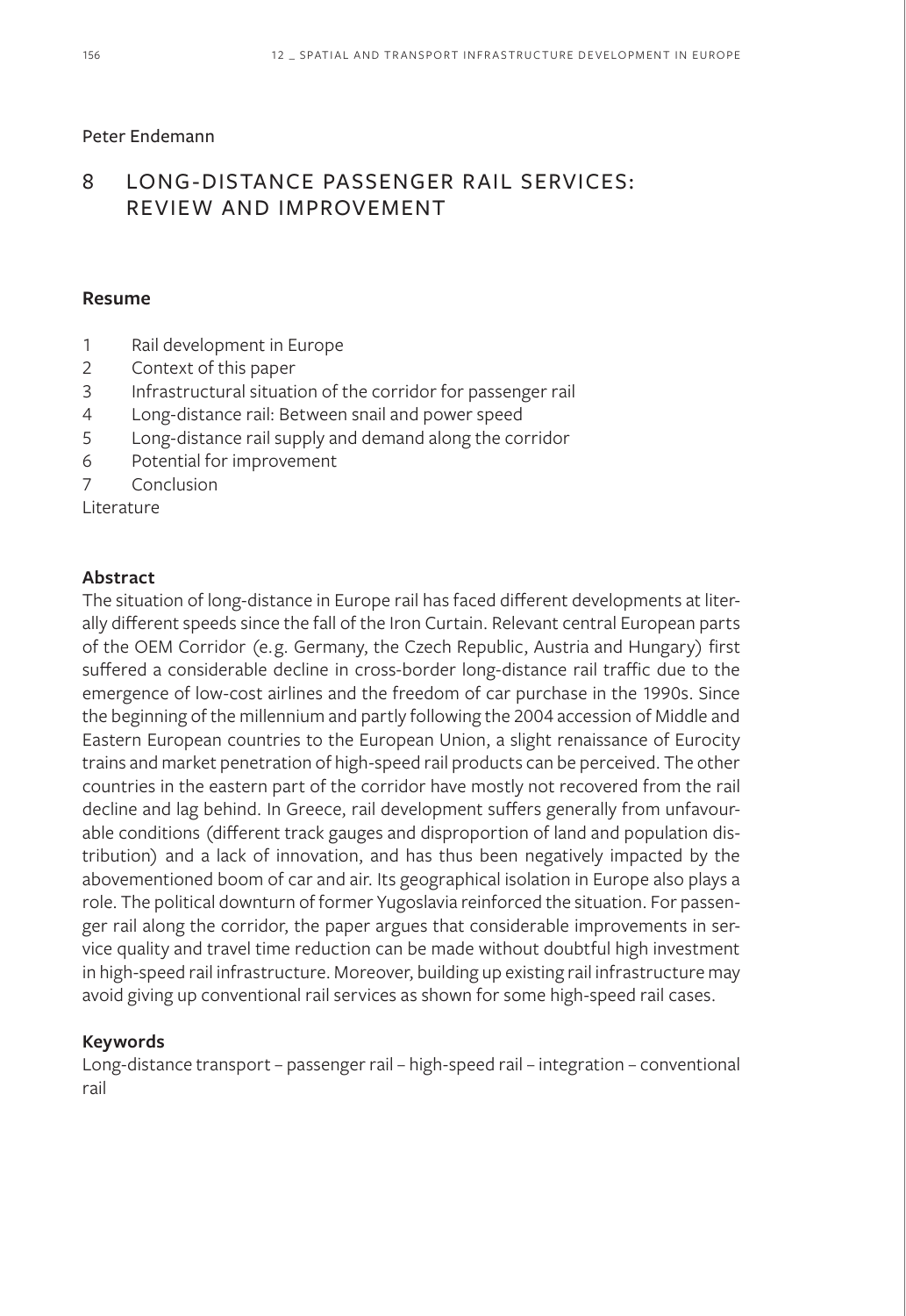### **Schienenpersonenfernverkehr: Bewertung und Weiterentwicklung**

### **Kurzfassung**

Der schienengebundene Personenfernverkehr in Europa hat sich seit dem Fall des Eisernen Vorhangs mit buchstäblich unterschiedlichen Geschwindigkeiten unterschiedlich entwickelt. Wichtige mitteleuropäische Teile des OEM Corridors (z.B. Deutschland, Tschechien, Österreich und Ungarn) erfuhren aufgrund des Aufkommens von Billigfluggesellschaften und der "neuen" Freiheit beim Kauf des eigenen PKW in den 1990er Jahren zunächst einen erheblichen Rückgang des grenzüberschreitenden Schienenpersonenfernverkehrs. Seit der Jahrtausendwende und teilweise nach dem Beitritt mittel- und osteuropäischer Länder zur Europäischen Union im Jahr 2004 ist eine leichte Renaissance der Eurocity-Züge und die Marktausbreitung von Hochgeschwindigkeits-Bahnprodukten zu verzeichnen. Weitere Länder im östlichen Teil des Korridors haben sich oft nicht vom Rückgang der Schieneninfrastruktur erholt und hinken hinterher. In Griechenland sind die Bedingungen für das System Schiene generell ungünstig (unterschiedliche Spurweiten und Missverhältnis bei Siedlungs- und Bevölkerungsverteilung) und mangelnder Innovation und wurde daher durch den oben genannten PKW-Boom und ansteigendes Luftverkehrsaufkommen negativ beeinflusst. Auch die geografische Randlage Griechenlands in Europa spielt eine Rolle. Der politische Abschwung im ehemaligen Jugoslawien verstärkte diese Situation. Der Beitrag legt dar, dass erhebliche Verbesserungen bei der Servicequalität und der Verkürzung der Reisezeiten ohne fragwürdig hohe Investitionen in den Hochgeschwindigkeitsverkehr auf der Schiene erreicht werden können. Darüber hinaus kann durch einen Ausbau der bestehenden Schieneninfrastruktur vermieden werden, den klassischen Fernverkehr aufzugeben, wie die Entwicklung des Hochgeschwindigkeitsverkehrs andernorts in Europa verdeutlicht.

#### **Schlüsselwörter**

Schienenpersonenfernverkehr – Hochgeschwindigkeitsverkehr – Integration – klassischer Fernverkehr

### **1 Rail development in Europe**

The situation of the European rail network is basically a result of state policies and the geographical context. Furthermore, the European rail network development induced a change of morphology in settlement structures. Rail networks throughout Europe were mainly completed by 1910 (Martí-Henneberg 2013). For the countries of the Orient/East-Med Corridor (OEM) it can be observed that by this time Austria and Hungary had quite a dense rail network with Budapest and Wien as important nodes and subsequent radial infrastructure. The network also included continuous lines towards present-day western Romania and northern Serbia, which were part of this Austro-Hungarian Empire. Bulgaria was separated from this Empire in 1878 and saw a further decline in international connections, which is explained by the national-oriented policy promoted by the newly established kingdom (Dzhaleva-Chonkova 2007).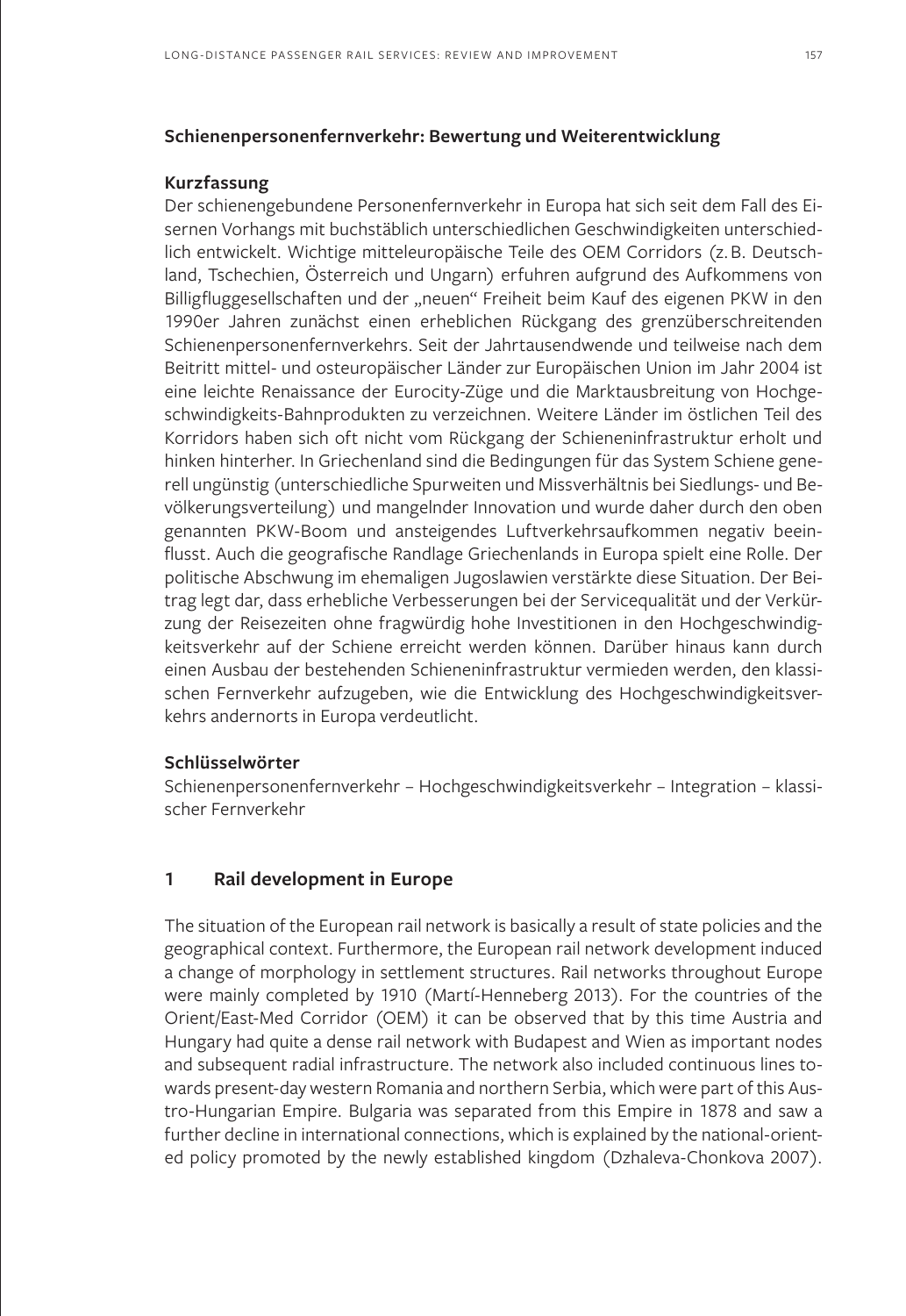After World War II, considerable network extensions such as the link to Turkey or Thessaloniki and a bridge over the Danube were realized (Dzhaleva-Chonkova 2007). In the territory of former Yugoslavia, the mountainous topography did not allow the development of a comprehensive network, as is also true for the inner area of the Czech Republic and the area of Slovakia, separated in 1993. Poland, divided between different powers when rail network development took place, nowadays faces varied rail network characteristics (Martí-Henneberg 2013).

Before the 1990s but after World War II, some industrialized western European countries such as France, Germany and Italy steadily reduced their network. In contrast, for the eastern European countries, Martí-Henneberg (2013: 136) found that in the post World War II period the historically grown "…railway networks have been largely maintained with relatively few changes (Howkins 1996). When other countries began to close railway lines, the regimes in power in these countries generally sought to maintain their public sector infrastructure. However, subsequent economic difficulties have made it almost impossible to modernize these networks and their rail services."

Since the fall of the Iron Curtain, rail network and long-distance rail in Europe face different developments at literally different speeds. Relevant central European parts of the corridor (e.g. Germany, the Czech Republic, Austria, Hungary) first suffered a considerable decline in cross-border long-distance rail traffic due to the emergence of low-cost airlines and the freedom of car purchase in the 1990s (Martí-Henneberg 2013). Since the beginning of the millennium and partly following the 2004 accession of east European countries to the European Union, a slight renaissance of Eurocity trains and market penetration of high-speed rail products can be perceived in central European countries (see Chapter 4: Long-distance rail: Between snail and power speed). The other countries in the eastern part of the corridor mostly have not recovered from the rail decline and lag behind. As will be shown in Chapter 3, the quality of rail infrastructure could be in better shape, as put in a nutshell by this quotation from the corridor report: "Hungary is the border between the densely used, well maintained Northern part of the corridor and the less densely used and less maintained Southern part of the corridor" (Panteia 2012: 28). This difference is also confirmed by the illustration of population development. Whereas population in central European countries still increased from 2007 until 2017, the population in the countries east of Hungary, including the latter, decreased by 3% (Greece/Hungary) to 6% (Bulgaria) including Serbia with a 5% decrease.<sup>1</sup>

Further to the south, Romania and, even more so, Bulgaria suffer most from the declining quality of rail and network (Panteia 2012). For Greece, this can also be observed though rail development suffers generally from unfavorable conditions such as different rail gauges and mismatches in land and population distribution. Most of the rural network is built in narrow gauge whereas only the main lines are built with the standard gauge of 1435mm (Efstratiadis 1959). For further railway development to link the important centers there is little space in the narrow valleys where lines could be exploited. Mainland Greece accounts for 81% of the area of the country but only

<sup>1</sup> http://ec.europa.eu/eurostat/web/population-demography-migration-projections/population-data/ main-tables (July 13 2018).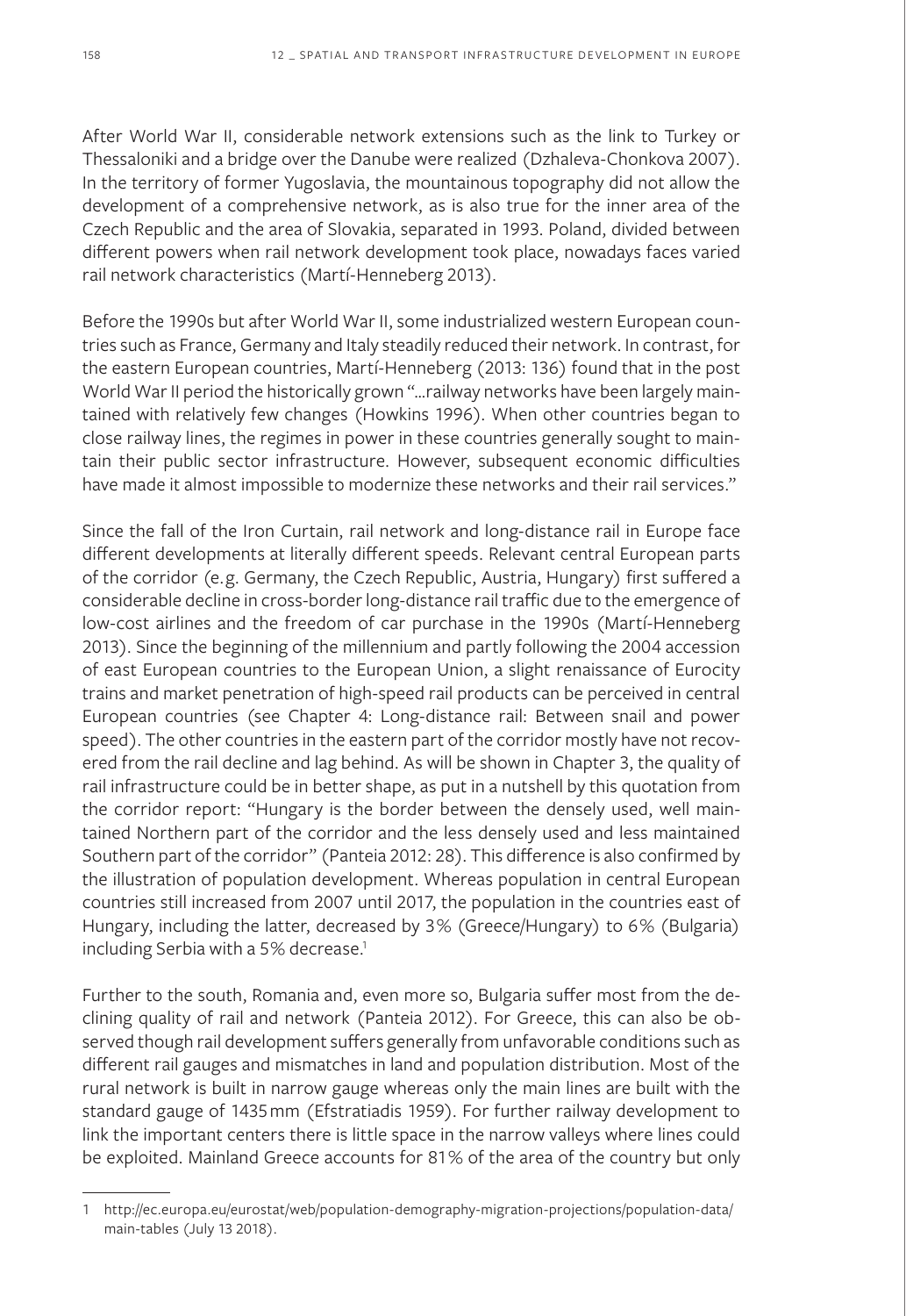66% of the population; the capital in the south absorbs 18% of the population. Density is 50 inhabitants per km<sup>2</sup> on the mainland. The population is mainly concentrated along the coast and within 0–200m height (66%) but this part of the territory only accounts for 33% of the area of the country (Efstratiadis 1959). Greece's geographical isolation in Europe also plays a role. The political decline of former Yugoslavia reinforced the situation, at least by the fact that all through-running trains such as the Hellas-Express (Verona–Athina) or Attika-Express (München–Athina) were closed. Athina became the end of the rail corridor, since the narrow gauge lines towards the Peloponnese peninsula had been removed. However, once Romania and Bulgaria entered the European Union in 2007, Greece became more internationally oriented, though there is a considerable relationship with the adjacent Western Balkan (Panteia 2012).



*Fig. 1: Same corridor – two different rail worlds at each end: Hamburg Main Station (largest station in Germany) and the modernized Athina Larissa Station 20172 / Source: Author (left); Mathias Niedermaier (right)*

## **2 Context of this paper**

The paper provides an overview of long-distance rail along the corridor and assesses the potential for improvements based on existing plans and literature. To do so, it reflects on the suitability of high-speed rail for the corridor and then analyses the existing supply, explores the potential for better train services, and includes planned measures for infrastructural and operational improvement of the lines. The paper first looks at long-distance travel in general and its development. It then provides an inventory of rail passenger services along the corridor, identifies gaps and potential for improvement, predominantly expressed in terms of gained travel time. The projects identified by the European Union and in the countries, as known basically from the Connectivity Agenda summits and – if possible – national documents or inquiries with experts will be considered. Based on existing literature the appropriateness of long-distance rail strategies such as high-speed rail will be assessed.

<sup>2</sup> The new Larissa Station with more platforms was opened in 2017 next to the former station.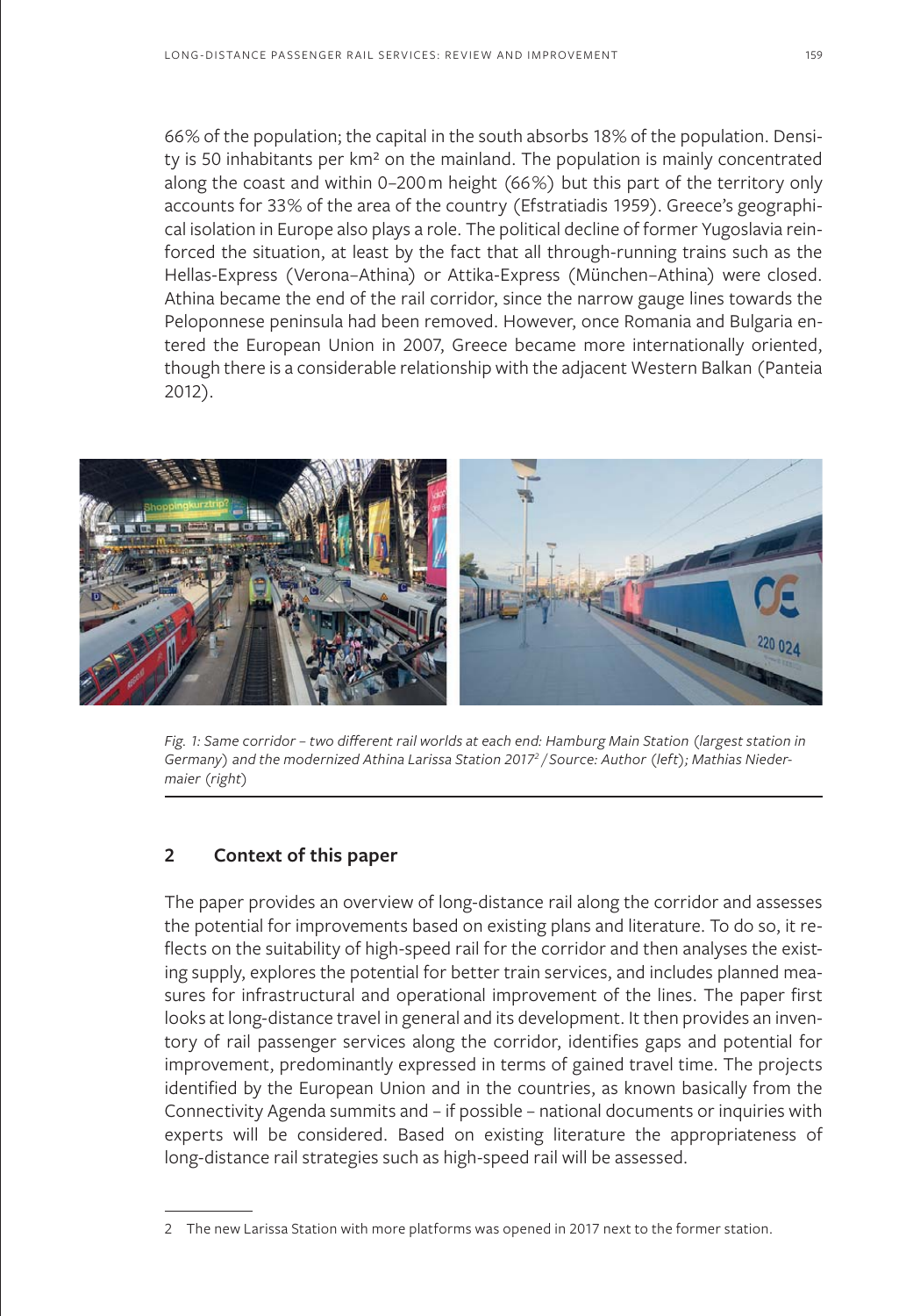Prior to continuing, in this paper the original names of the cities and their stations are used as is common in international rail. This work focuses on long-distance rail passenger traffic and covers the entire Orient/East-Med Corridor.

## **3 Infrastructural situation of the corridor for passenger rail**

The work plan issued by the Coordinator for the Orient/East-Med Corridor, Mathieu Grosch, intends to monitor the fulfillment of some so-called key performance indicators for the rail lines of the corridor such as electrification or line operational speed at 100 km/h minimum (Grosch 2018). Single-track lines predominantly exist in Romania, Bulgaria and in parts of southern Greece but also to a lesser extent on two German coastal lines and on the Slovakian-Hungarian border. By 2015, 26% of the corridor was still single-track. Beyond the scope of this EU-corridor but relevant for the development of the full axis is the 350km line from Budapest to Beograd. From Beograd to Velika Plana (southern Serbia) the line is still single track and then becomes fully double-track. With respect to electrification, the Serbian part of the corridor is fully electrified.3 The OEM Corridor is 89% electrified. Only small segments in Germany, Greece and from the Romanian City of Craiova to the Bulgarian border are lacking electrification. For the development of high-quality competitive passenger rail, line operating speed is relevant. With 78% compliance along the corridor, the infrastructure's performance is quite well in line with the work plan's requirement of a minimum 100km/h speed. Only Bulgaria is behind since the full segment from the Romanian to the Greek border is affected with speeds not exceeding 60–90 km/h. Nonetheless, there are several nodes along the corridor with similar performance problems such as Brno, Budapest and Arad, stressing a relevant gap that affects line operation as well (European Commission 2016). The Budapest–Beograd–Thessaloniki stretch also suffers from



*Fig. 2: Corridor capacity and performance challenges Budapest–Beograd: waiting times at borders (e.g. Kelebia, Hungary, left) and single-track infrastructure produce travel time losses / Source: Author*

<sup>3</sup> http://www.srbvoz.rs (November 14, 2017).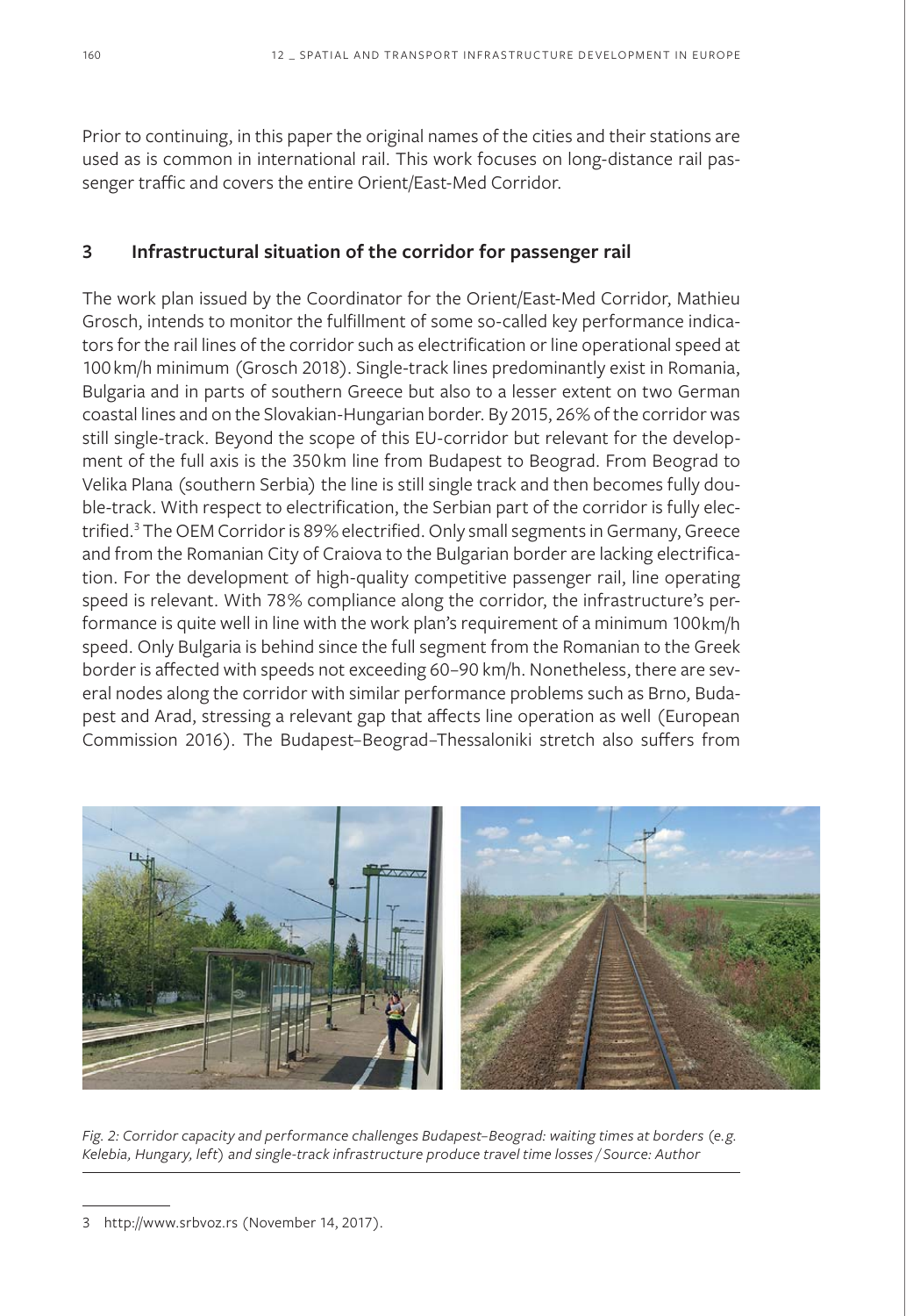low speeds. The OEM-study demonstrates that cross-border infrastructure management is still a challenge which also contributes to considerable time losses in freight but also passenger travel. Herein, the corridor segment Hungarian-Romanian border to the Bulgarian-Greek border is worth mentioning since cross-border time losses are also due to a lack of technical harmonization resulting from varied compliance with key performance indicators (Grosch 2016). This technical obstacle becomes an administrative issue when considering the time of almost 1 hour that passenger trains wait at both sides of the Hungarian-Serbian border due to customs and shunting activities on the border.

### **4 Long-distance rail: Between snail and power speed**

The European Union issued the White Paper on Transport in 2011. Passenger-related issues comprise a trebling of high-speed rail infrastructure by 2030, a shift from road and air to rail for medium distances by 50% and a target reduction of CO<sub>2</sub>-emissions of 60% by 2050. For rail, these ambitious goals would require substantial investment (European Commission 2011). Speaking of high-speed rail, this means the construction of infrastructure with an operating maximum speed of 250km/h or higher if new infrastructure is considered, but also of 200km/h and upwards if services are run on upgraded conventional rail lines (Council of the European Union 1996). Though highspeed rail (HSR) has achieved some positive changes in mode split, there are some impacts that should be briefly reviewed. Building one kilometer of high-speed rail is expected to cost at least 5 million euros. This is derived from an analysis based on HSR-constructions in 2005 according to Nash (2015). This analysis reveals that for Europe, costs per kilometer can be estimated at around 25–29 million euros as was found for Italy or Germany. Presumably the prices are higher nowadays and further increase is to be assumed if considering relevant constructions such as bridges or tunnels (Nash 2015). A conventional line is supposed to cost 20% less, as seen while considering the discussion on the British High-Speed 2 project linking London to metropolises such as Birmingham or Manchester (Nash 2015). Furthermore, high-speed rail is beneficial if larger cities of around 500,000 inhabitants and more are connected and trains calling at stations 120–150 km apart (Vickerman 2015). For rail services running over distances of up to 700 km competition with air is feasible. Speed is anyhow a relative term. While the maximum speed of the Tokyo–Osaka line in Japan is 270km/h, it attains a higher average speed of 213km/h compared to the 171km/h of the fastest German HSR-line Köln–Frankfurt am Main with a maximum speed of 300km/h (Arnone/Delmastro/Endemann et al. 2016). Adding a new stop leads to a loss in average speed but at the same time may open the door for new customers. Thus, a trade-off between speed/travel time and potential ridership is required (Givoni 2006). Vickerman (2015) discusses the potential of HSR generating demand among commuters, as is the case for the Javelin HST, which allows daily commuting from Kent to London, and the French TGV in the Nord-Pas de Calais region. Analyses from the Roma–Napoli corridor suggest that around 6% of trips are made for commuting purposes, but a high proportion of trips are made for business reasons (ranging from 38.7% on Sundays to 57.4% on weekdays), while education-related trips (percentages ranging from 3.4% on Sundays to 6.2% on weekdays) and 'other purpose' trips (per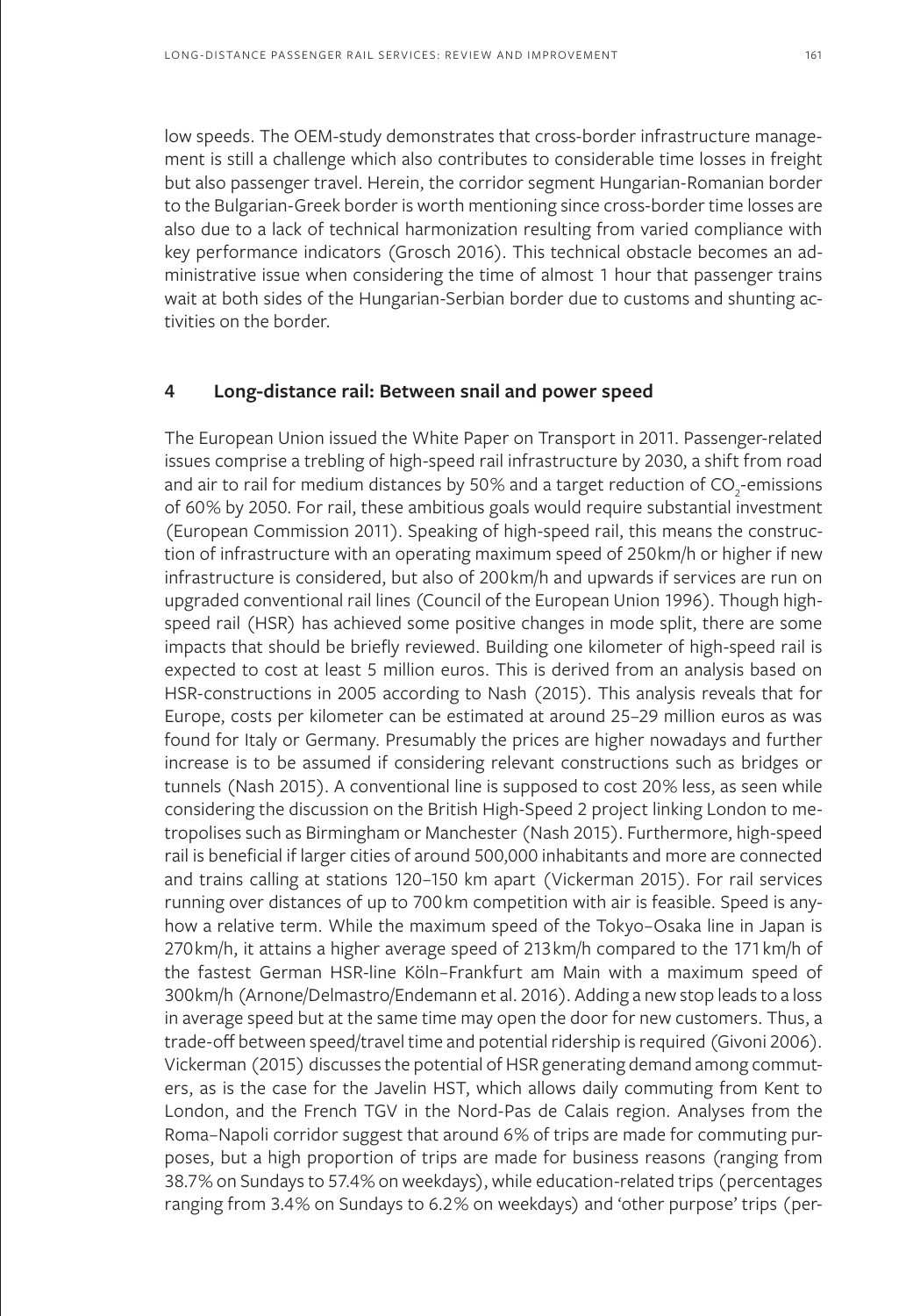centages ranging from 52.5% on Sundays to 30.2% on weekdays) show lower but still very significant rates (Cascetta/Coppola/Velardi 2013). In addition to trip purpose, the mode shift effect for HSR needs to be assessed. Shifting demand from air to HSR is one aspect. This is confirmed by the substantial shift that can be observed for the Paris–Lyon line and the Madrid–Sevilla lines 3 years after their opening in 1981 and respectively in 1991 (Givoni 2006). In the case of Madrid–Sevilla, the market share of air travel was reduced from 40 to 13%, while train ridership rose from 16 to 51%. For Paris–Lyon, the share of air travel dropped from 31 to 7% and train travel increased from 40 to 72%. The impact on the amount of car travel is lower if one considers the overall increase in train trips of 37% in the Paris–Lyon case and 35% with respect to the Madrid–Sevilla line (Givoni 2006). Nonetheless, the car is an important competitor for HSR, especially for shorter distances. For the Barcelona–Madrid HSR line, opened in 2007, a survey carried out in 2009 revealed that 44% of the customers used the car before shifting to rail, 8% used the bus, 16% made their trip by plane and another 23% 'moved' from other conventional trains to HSR. The remaining 10% can be considered induced traffic (Frontier Economics/Atkins/ITS Leeds 2011). A before-after study in Italy comparing the modal split between 2009 and 2013 made by Cascetta and Coppola (2015) proves that HSR can gain market shares also from the car, which was reduced by 19% in relative terms, but started from a higher level than the airplane. The number of air trips was reduced by 29%, but its share is relatively low. HSR increased by 81% from 2009 to 2013, but conventional train travel lost about 52% of its users within these four years. This latter case and the Madrid–Barcelona case reveal another aspect: the loss of customers for conventional rail services. Givoni and Dobruszkes (2013) report that up to 94% of users in the case of Madrid–Sevilla no longer used conventional trains once HSR was introduced. On the Sanyo Shinkansen line in Japan (from Osaka 554km to Fukuoka in the south), 55% of the traffic was diverted to the new line from conventional rail services, while the remaining demand arises from other travel modes (23% from air, 16% from car and bus, and 6% induced demand; quoted by Givoni 2006). In view of this information, the cost of rail infrastructure designed to deliver air substitution should be discussed as the land-use transport nexus may be threatened as mentioned above. The emergence of new stations at the edge of towns or in greenfield areas, which the authors qualify as 'TGV-generation stations', are supported as a driver of development by the European Commission (2010). However, such stations make integration between rail and land-use and between conventional rail lines and their supply more difficult (European Commission 2010). Although the OEM Corridor is very long, its suitability for high-speed rail appears to be limited since it is comparatively small if compared to the 1300km Rhine-Alpine Corridor with some 70 million inhabitants. Furthermore, there is little potential for large metropolises to be connected, the countries are small and the international and the more relevant domestic markets appear to be limited. Related to this, several border-crossings may act as limiting factors for generating corresponding traveler volumes. This is suggested according to several experts' interventions at a workshop organized in Praha and summarized by Jandova et al. (2016). The workshop also concludes that an approach similar to Germany should be pursued, which means upgrading lines and building new high-speed rail lines where capacity restraints most require it. In view of the costs for a dedicated HSR-line, such an approach appears to be more promising. In the next section, the supply levels along the corridor are described.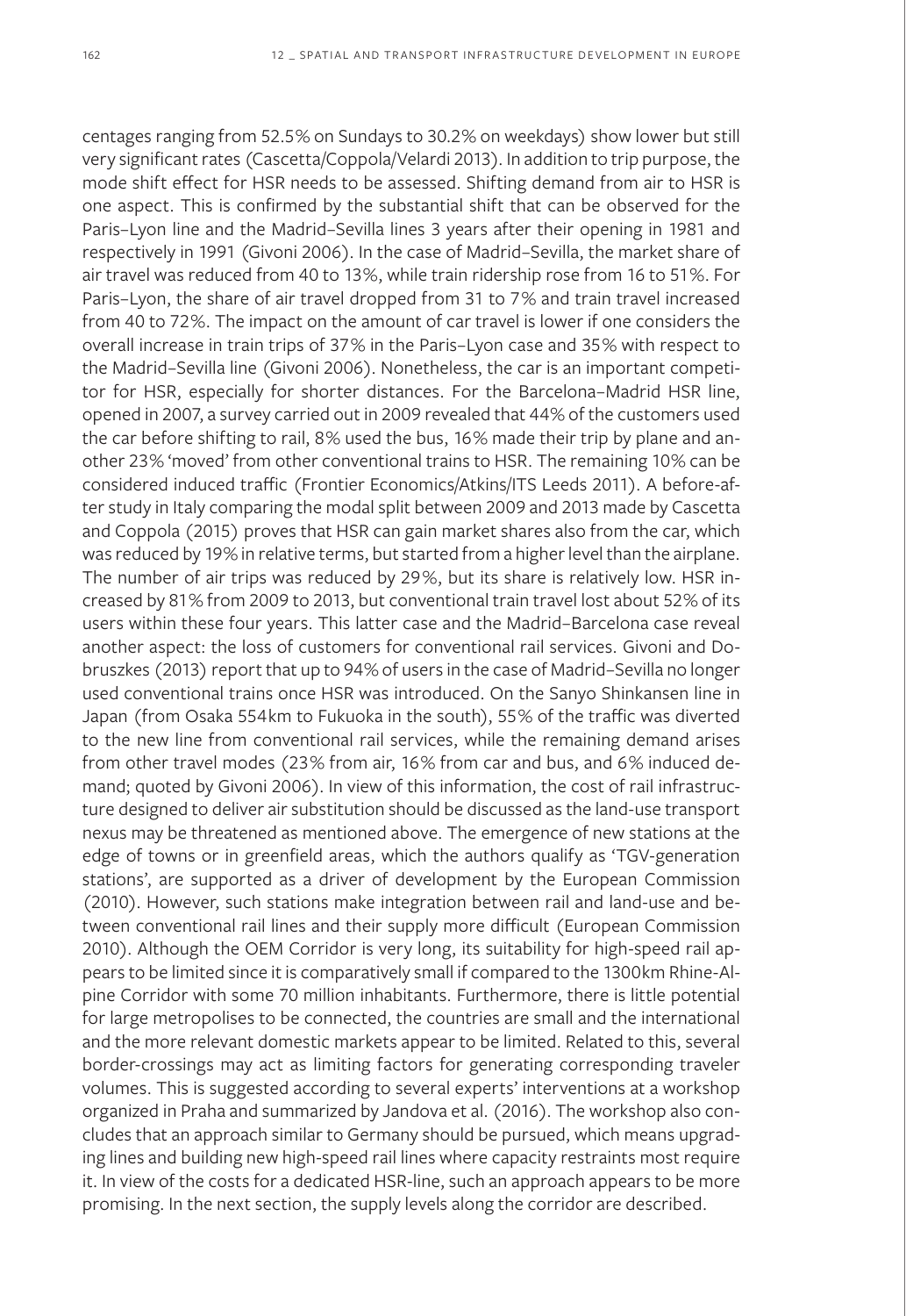## **5 Long-distance rail supply and demand along the corridor**

To assess the supply along the OEM Corridor, the timetables from the year 2016 were analysed. Three main sources were used for this and a typical Tuesday selected as a reference to gain an impression of daily train movements.<sup>4</sup>



Fig. 3: Overview of long-distance rail services in 2016 / Source: Author's elaboration based on timetables<sup>5</sup>

<sup>4</sup> Sources used: www.bahn.de (German Railways); http://www.srbvoz.rs/eng/timetable.html (Serbian Railways); European Rail Timetable Ltd, European Rail Timetable Winter 2015/2016, europeanrail timetable.eu and Czech Railways http://jizdenka.idos.cz/IT.aspx?Lang=69 which was very helpful for calculating rail distances.

<sup>5</sup> www.bahn.de (German Railways); http://www.srbvoz.rs/eng/timetable.html (Serbian Railways); European Rail Timetable Ltd, European Rail Timetable Winter 2015/2016, europeanrailtimetable.eu and Czech Railways http://jizdenka.idos.cz/IT.aspx?Lang=69.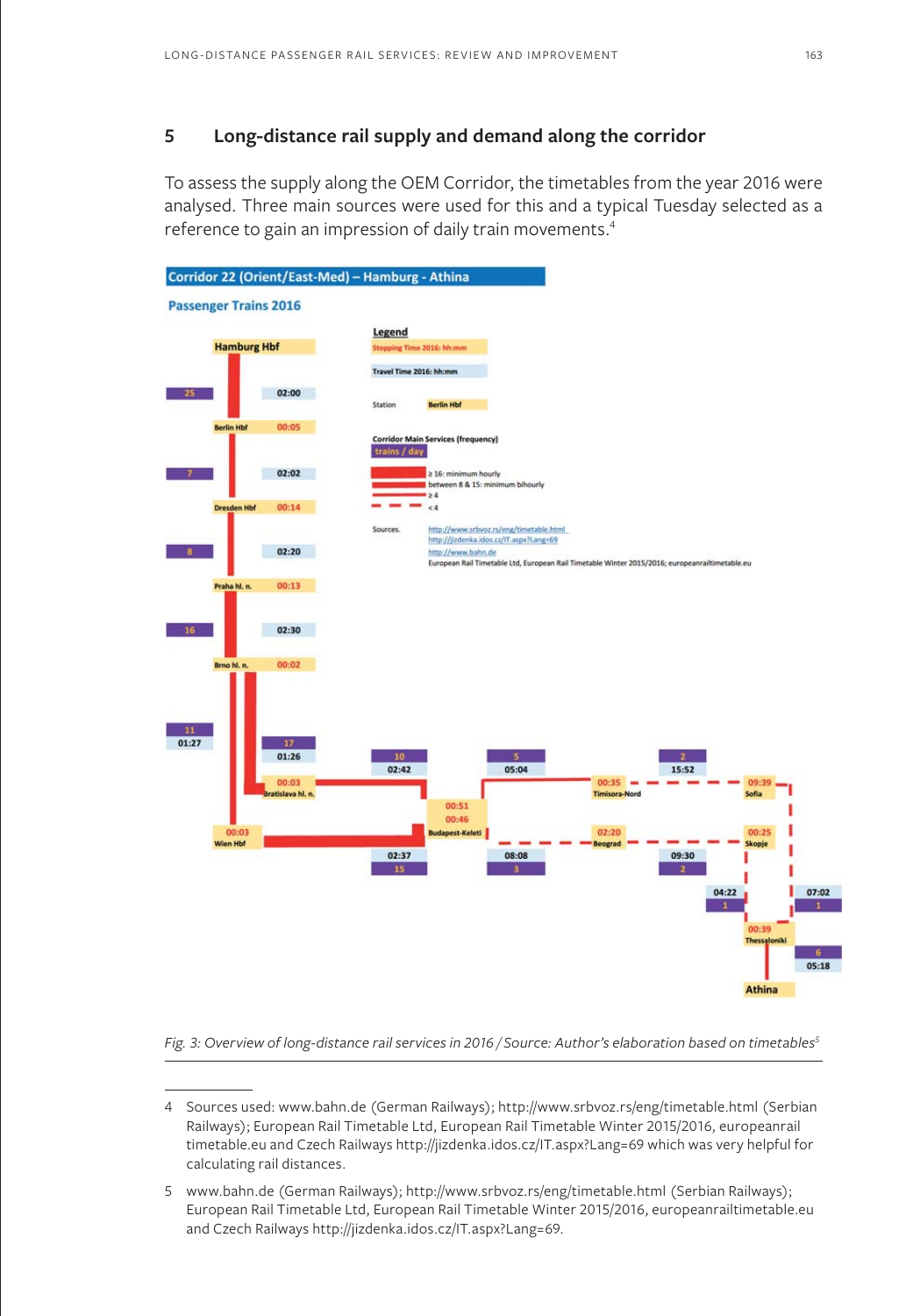Figure 3 visualises the number of trains on relevant segments of the corridor, travel time between the respective rail stations and time in the stations which in most cases is also transfer time until the next train leaves.

Concerning the connections, the most dense services can be found between Hamburg and Berlin, within the Czech Republic and from there towards Bratislava as well as between Wien and Budapest. On these stretches, train services are offered almost every hour. For the other connections in central Europe there are at least bihourly connections. The transfer or stopping time is reasonable. It is important to stress that when travelling along the OEM Corridor, in most cases a transfer in Praha is necessary. Then direct services exist from Praha to Budapest via Brno and Bratislava and to Wien and further south to the Austrian city of Graz.



*Fig. 4: Czech-Austro Railjet train in Wien (left) allowing seamless transfer for trains to Budapest-Keleti with hourly services (right) / Source: Author*

Wien can be considered an interesting interchange point since the aforementioned north-south axis meets an important west-east line München–Wien–Budapest. In essence, from Hamburg to Budapest there exists an integrated network with frequent and interconnected services without considerable time losses. Of course, there is potential for higher commercial speeds. Beyond Budapest – at least in the neighboring countries towards the east – the standard of travel times is substantially lower. This is due to larger transfer times, fewer services, losses following infrastructural restrictions and border issues as shown hereafter (Tab. 1).

In these east European countries commercial speed levels are quite low at around 50 km/h. It is Greece where speeds are slightly higher, allowing almost 100 km/h of commercial speed with six train services throughout the day. However, according to the information given in the meeting in Athina in November 2016, there are also competing bus and plane services between Athina and Thessaloniki. For the whole corridor Hamburg<sup>6</sup>-Athina, Table 1 and Table 2 evidence some of the time losses that appear avoidable if the technical standards were harmonized or services better

<sup>6</sup> For further explanation see CODE24 action 17 team (2015).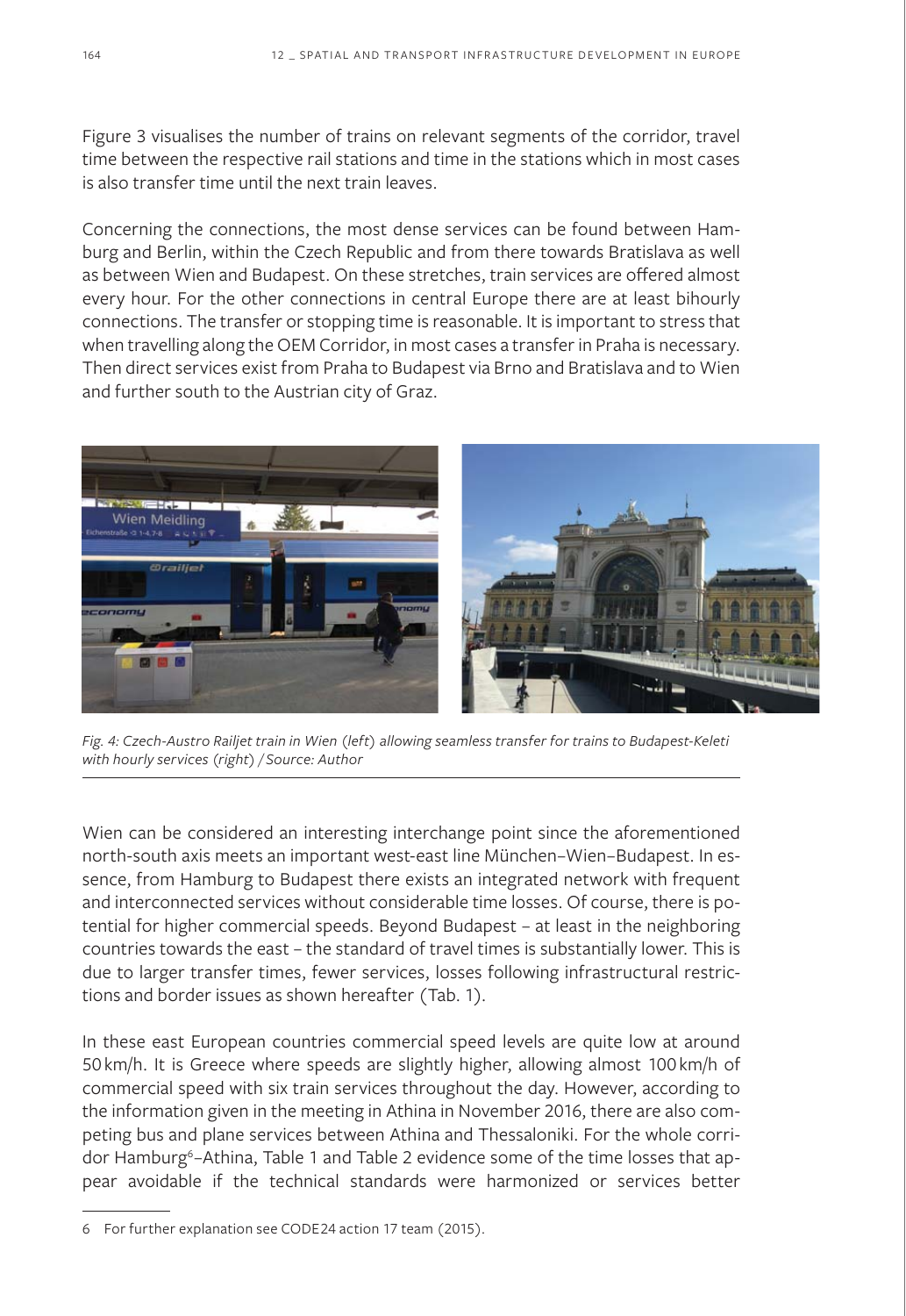integrated. Note that only time losses longer than 15 minutes are noted. A minimum of 15 minutes was considered acceptable to make sure that train transfers can be made or if a train needs to change direction in a station. This threshold was determined at an expert roundtable held in a European project and applies to both Table 1 and Table 2 (CODE24 action 17 team 2015). Following this exercise, there is a loss of around 3:31 hours if travelling from Hamburg to Athina via Beograd and even 11:44 hours via the Romanian city Timisoara and Sofia. The latter is mainly due to the fact that the connection in Sofia requires an overnight stay.



*Fig. 5: Athina Larissa station: timetable at a glance for the five daily and one night services Athina– Thesaloniki and new art at the former platforms / Source: Irini Frezadou*

| <b>Station</b>                      | Time losses > 15 min |  |  |  |
|-------------------------------------|----------------------|--|--|--|
| Budapest Keleti (→ Timisoara/Sofia) | 00:51                |  |  |  |
| Budapest Keleti (→ Beograd/Skopje)  | 00:46                |  |  |  |
| Timisoara Nord                      | 00:35                |  |  |  |
| Beograd                             | 02:20                |  |  |  |
| Sofia                               | 09:39                |  |  |  |
| Skopje                              | 00:25                |  |  |  |
| Thessaloniki                        | 00:39                |  |  |  |

*Tab. 1: Considerable time losses in stations mainly due to transfer times / Source: Author's adaptation from railway timetables for the year 2016*

With respect to time losses 'en route' according to Table 2, around 4 hours between Hamburg and Athina will be lost if travelling through Beograd and a bit more than 2 hours if using the axis within the European Union. Of course, the longer stay in Sofia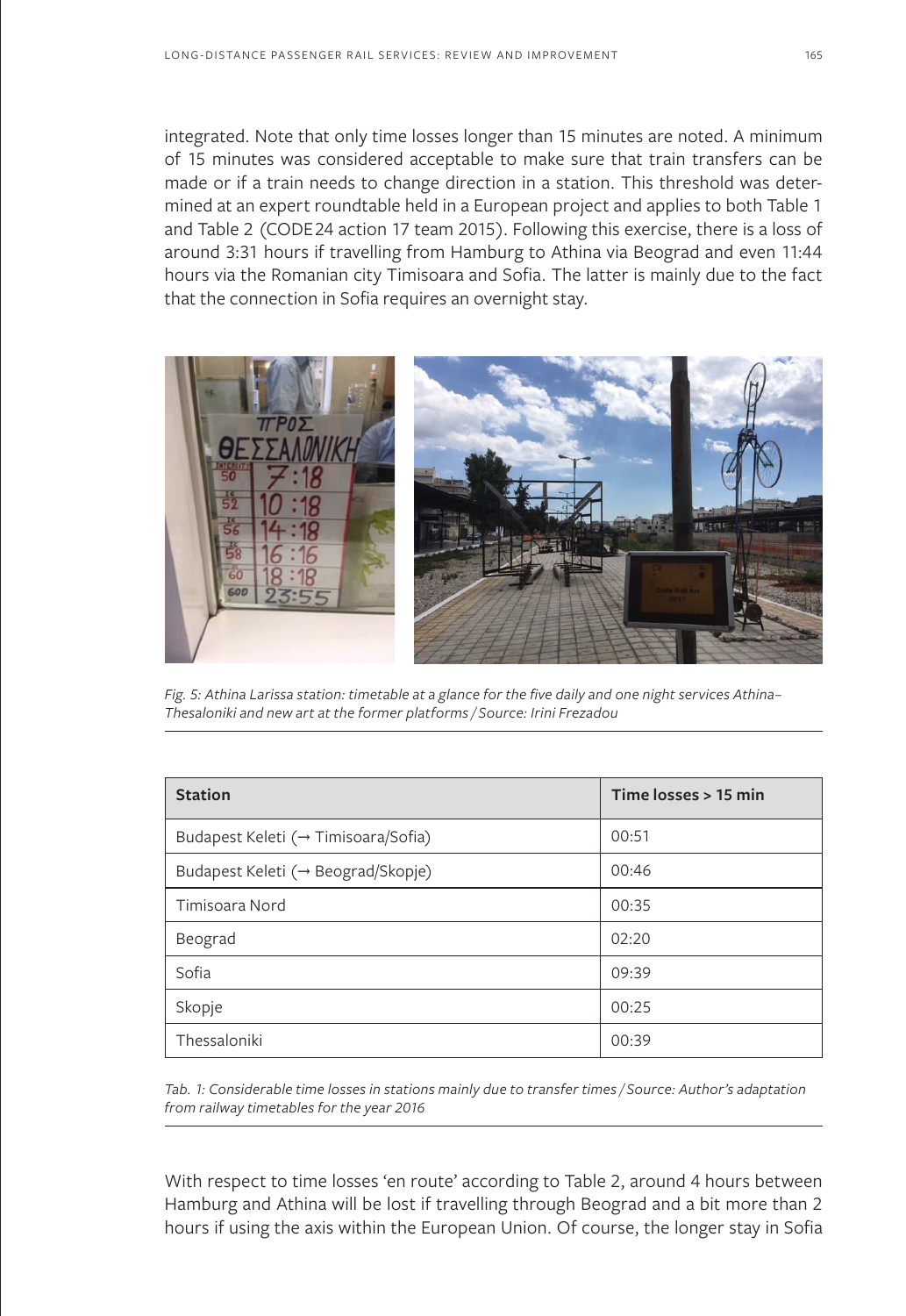makes travelling on this axis less convenient. From Budapest to Beograd, there are three daily services. Then a transfer is necessary to continue towards Nis and Thessaloniki. In 2016, there was only one daily service Beograd–Thessaloniki and return. The number of daily train services east of Budapest also decreases considerably if travelling via Romania and Bulgaria. From Budapest to Timisoara in Romania, there are five train pairs a day, then only 2–3 connections between Timisoara and Sofia are offered. It is worth mentioning that within Romania, 2-3 additional connections exist.<sup>7</sup> From Sofia to Thessaloniki there is only one daily train pair currently requiring a transfer at the border. Inside Greece, the number of trains increases up to six direct trains Thessaloniki–Athina (Fig. 3).

| <b>Stretch</b>            | Time losses $> 15$ min |  |  |  |
|---------------------------|------------------------|--|--|--|
| Budapest - Beograd        | 00:58                  |  |  |  |
| Budapest - Timisoara Nord | 00:50                  |  |  |  |
| Timisoara Nord - Sofia    | 01:39                  |  |  |  |
| Beograd - Sofia           | 01:36                  |  |  |  |
| Sofia - Thessaloniki      | 01:17                  |  |  |  |
| Beograd - Skopje          | 00:16                  |  |  |  |
| Skopje - Thessaloniki     | 00:32                  |  |  |  |

*Tab. 2: Considerable time losses along some stretches due to stopping time in stations / Source: Author's adaptation from railway timetables for the year 2016*

### **Excursus: a look backwards**

As indicated in the introduction, the corridor suffered from the consequences of the Balkan crisis in terms of standards of service and travel times. The timetable of the year 1983 identifies three daily through train services (central Europe)–Beograd– Athina. The travel times at that time were 2 hours longer than in 2016. However, for the remaining connection Beograd–Thessaloniki the journey was actually 1 hour longer in 2016 than in 1983 (SBB 1983). Brezina/Abramović/Shibayama et al. (2018) illustrate impressively the decline in frequency and service quality for the former Yugoslavian trunk line Ljubljana–Zagreb–Beograd. Rail quality achieved a certain peak by the end of the 1980s with 22–27 daily services between these cities and an increase in the average commercial speed – defined as the average running speed between two stations without considering stopping time – of up to 76km/h in 1990. Since the war on the former Yugoslavian territory this speed has remained at a lower level of 61–63km/h. Observations end in 2015 when the lowest number of only five daily train services can be observed. This seems even to be deteriorating as the timetable of 2018 only indicates two daily services.8

<sup>7</sup> https://cfrcalatori.ro/ (November 14, 2017).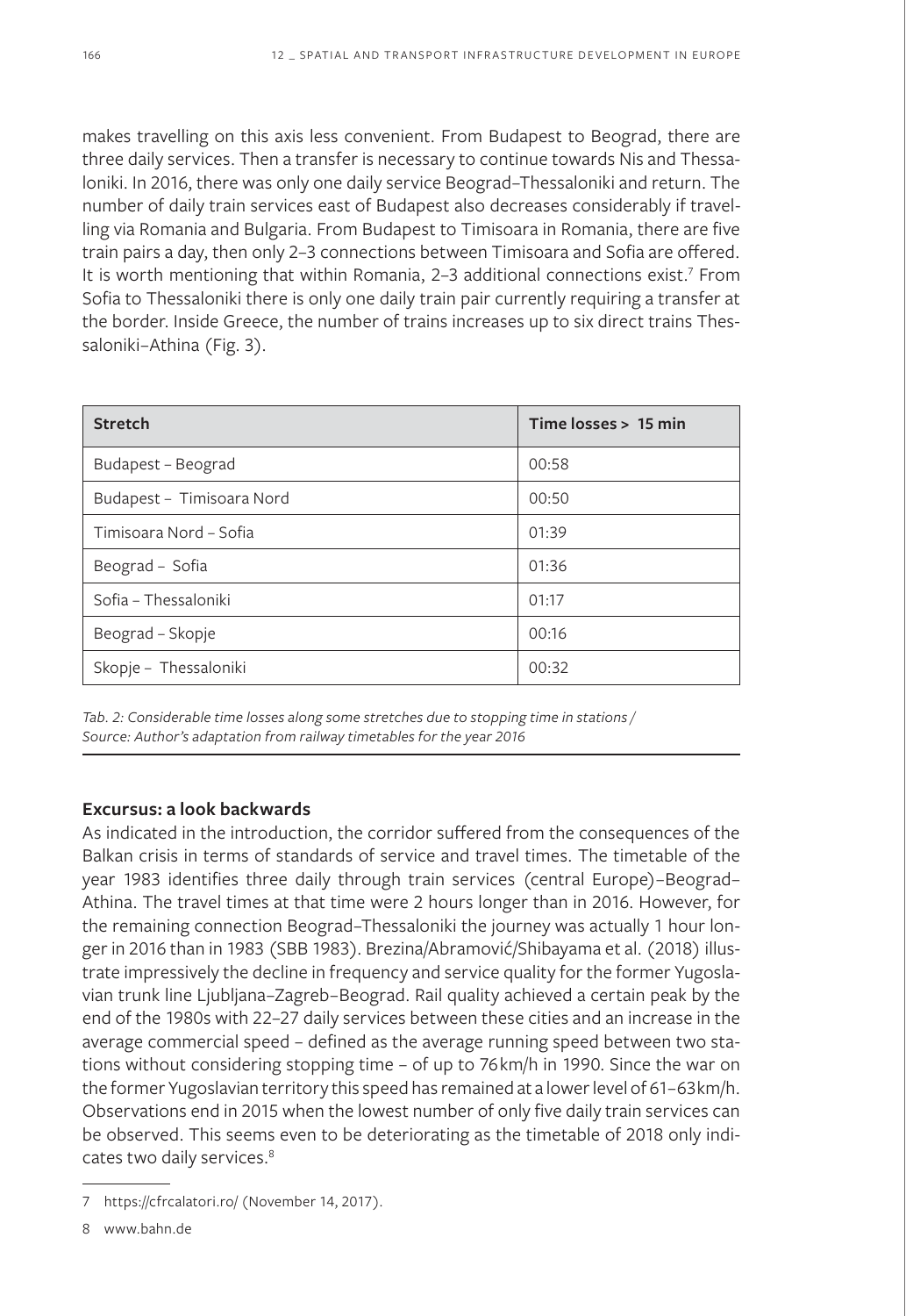

*Fig. 6: Predicted interzonal passenger traffic by rail for the year 2030 in 1000 pax / Source: European Commission 2014*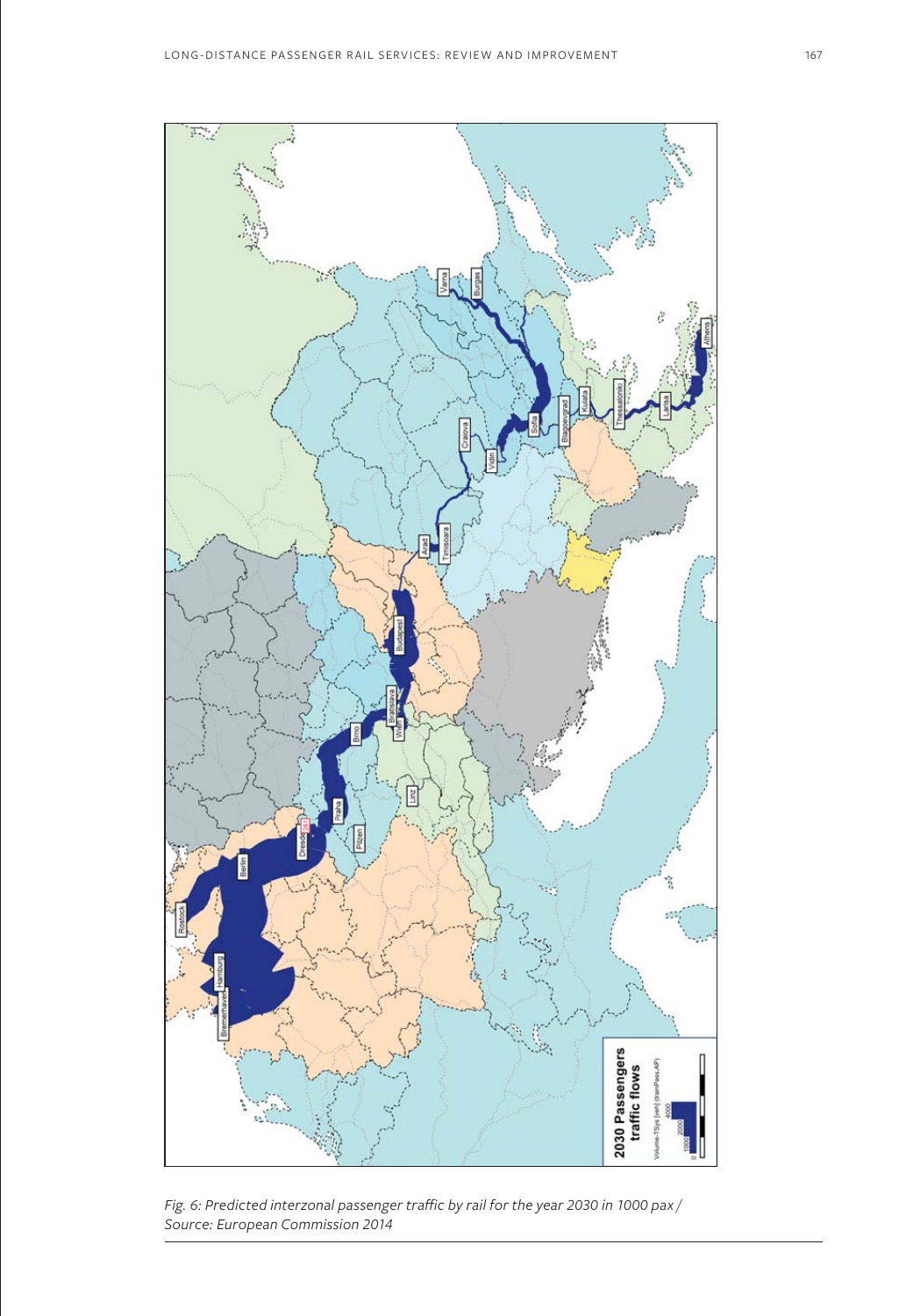This stresses the negative impact of the deterioration of rail development in the Western Balkan countries such as Serbia and its neighbors. Another aspect to consider is that even after the fall of former Yugoslavia, the timetable for the year 2000 reveals travel times between Beograd and Budapest of 7 hours compared to 8 hours as indicated for the timetable of 2016.<sup>9</sup> Thus, political turmoil paired with infrastructure maintenance problems may have caused a decline in quality and frequency.

Information on rail passenger demand is not easily available. Figure 6 gives an impression of the predicted flows between NUTS 2 zones (regions) for EU countries along the corridor for the year 2030. These figures correspond to those observed for the year 2010 as baseline year for the predictions (European Commission 2014). It can easily be perceived that the abovementioned 2016 based levels of supply are reflected in the demand today and in future. West of Budapest, rail is heavily used, east of Budapest, the figures are more modest.



*Fig. 7: Relative change in rail use in EU-countries 2003–2013 / Source: European Commission 2016: 6*

Available data on demand for the EU Members show that in 2013 Austria (AT), Germany (DE) and Hungary (HU) showed the highest amount of kilometers travelled per inhabitant, followed by Hungary, the Czech Republic (CZ) and Slovakia (SK). Bulgaria (BG), Romania (RO) and Greece (EL) are located at the lower end. What is even more striking is the relative change in national rail use in the respective Member States with

<sup>9</sup> Thomas Cook Timetable for 2000, retrieved from https://www.drehscheibe-online.de/foren/read. php?30,7421240 (May 21, 2019).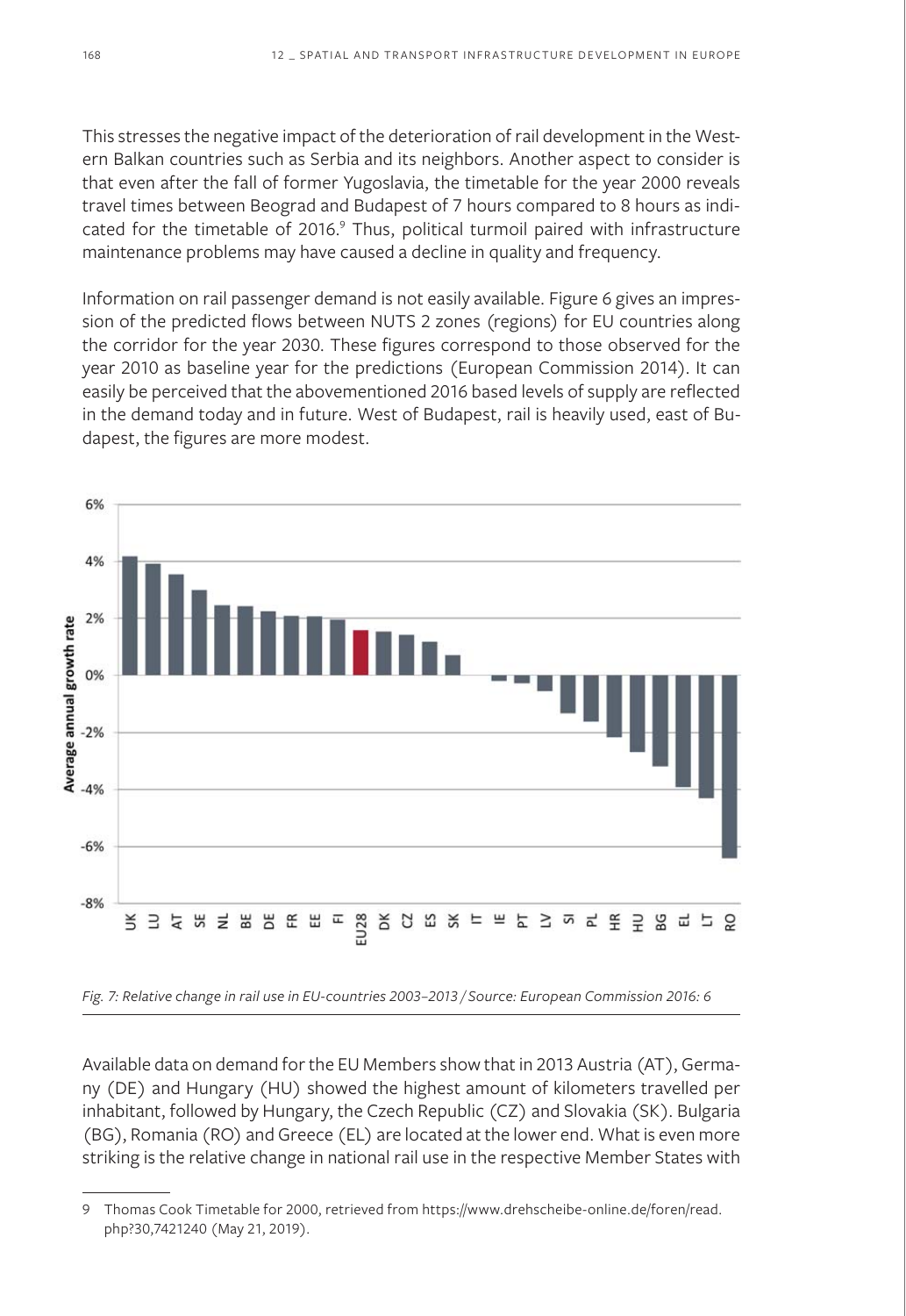even reversing trends that reinforce the discrepancies between central European and eastern European countries. Another issue is the decreasing population figures in some of these countries (Fig. 7). While ridership increased in central European countries such as Austria, Germany, the Czech Republic and Slovakia, demand decreased in Hungary, Bulgaria, Greece and Romania. It can thus be concluded that rail demand is related to declining supply levels in these eastern European countries, though Hungary may be an exception as it still has considerable train service levels.

### **6 Potential for improvement**

The market studies made by the European Commission have already revealed some potential for improvement, i.e. through compliance with key performance indicators such as line speed, electrification, elimination of single-track lines, cross-border interoperability and filling gaps in the high-speed network. The objective is to remove these bottlenecks and to develop the corridor (European Commission 2014). This list includes the nodes of Berlin, Budapest, Bratislava and Sofia, the high-speed lines from Dresden to Wien, high-speed modernization of a segment in Romania (Arad–Caransebeş) on the line Budapest–Sofia and modernization/electrification of other lines not yet fulfilling the corridor compliance criteria. There is a further project list by the European Union and the Western Balkan countries in the context of the Connectivity Agenda which includes the rail connection from Nis to Sofia (European Commission 2017). These lists do not contain expected effects on better connectivity and subsequent travel time savings. However, during the IAK group's 3 years of work, some information from Austria, Bulgaria, the Czech Republic, Germany, Greece and Serbia could be collected which led to an estimation of travel time changes along certain segments of the corridor.



*Fig. 8: The new site of the Beograd Centar Station (left, opened in 2017) at the periphery of the centre but enabling through services unlike the former central station (right) / Source: Author*

The following Table 3 thus contains quantifiable improvements that are expected from these measures or that were specified in other documents, mainly issued by state ministries, rail networks or rail operating companies. It also includes information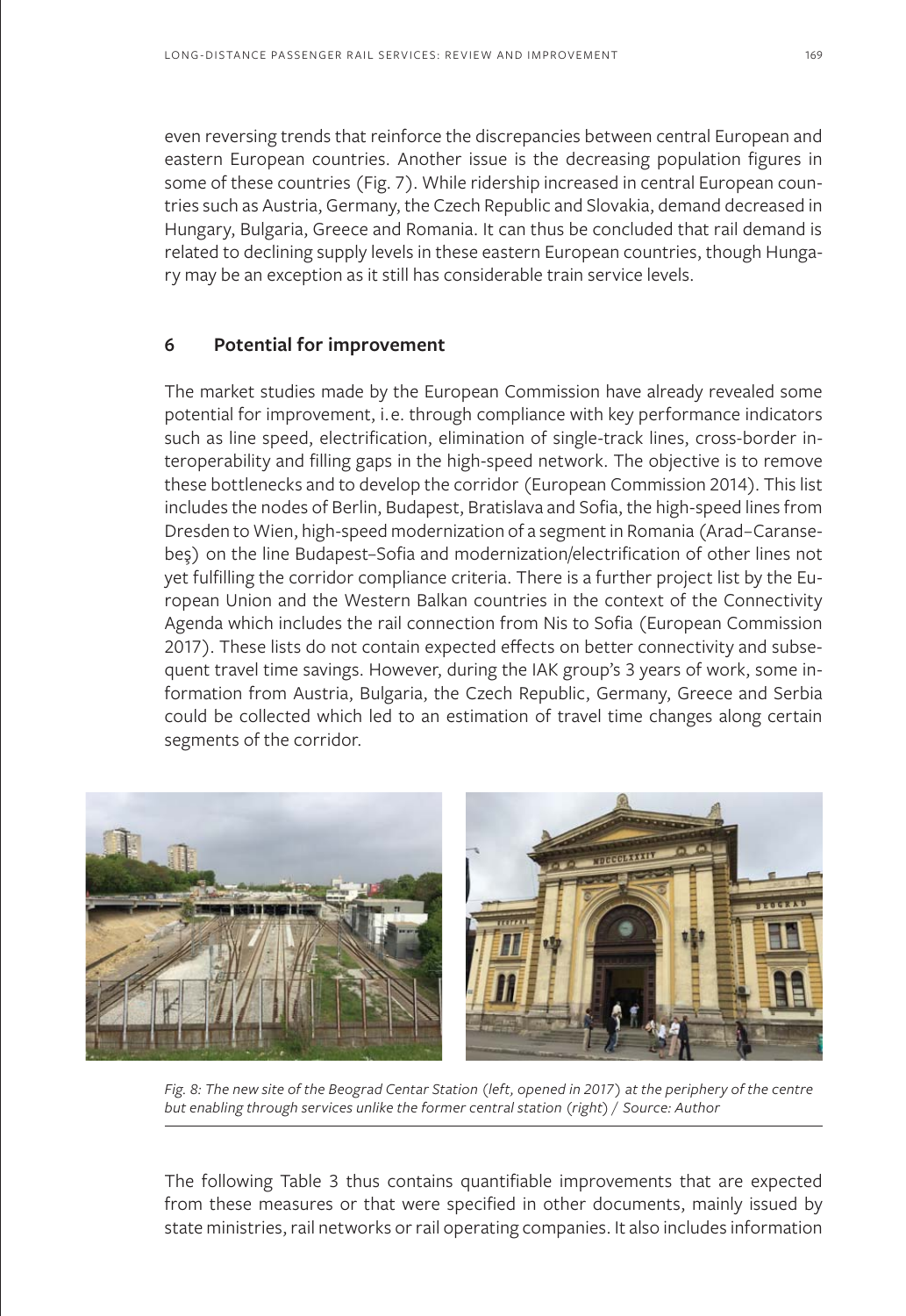the working group received and collected during its working phase. Furthermore, it was assumed that waiting times could be reduced to a maximum of 15 minutes at stations or at borders as was suggested in Table2.



*Fig. 9: The modernised central station of Sofia nowadays hosts few train services / Source: Author*

Regardless of the unknown travel time effects of better network characteristics after having realized the projects in the corridor work plan, travel time could be further reduced by addressing the stopping times figured out in Table 2 in Section 5. Some of them are already included in projects such as the Budapest-Beograd line. For the remaining gaps and considering the outcome presented in Table 3 above, the following travel times may be achieved in the future while assuming that all waiting times will be reduced to a maximum of 15 minutes. Better customs and train logistics at the border may allow a further reduction of travel time. Table 4 consequently reveals considerable travel time reductions for connections via Czech Republic and Serbia as well as Bulgaria as information was available for these countries. Also, the reduction for the connection Thessaloniki–Athina will increase rail competitiveness for international travel and especially for the Greek domestic market. However, for the segments Beograd–Thessaloniki and Budapest–Sofia, the journeys still will take more time. The basis for Table 4 was the 2016 timetable using the corridor as outlined in Figure 3.

It should further be noted that the improvements along this corridor will also contribute to maintaining demand on this axis. If no measures are realized, the connections from Hamburg or Berlin to Wien via Nürnberg would be more competitive with better travel times and more services than travelling along the corridor. In the future, Sofia will be potentially better connected with services via Beograd once the upgraded Budapest-Beograd line starts operations. These shorter travel times are thus presented in a special column 'competitive routes'. Thus, Beograd becomes more important. This is reinforced by the introduction of the new station Beograd Centar in 2017, allowing some additional travel time savings and through-running services without locomotives needing to change direction. Greek locations are anyway better connected to central Europe using the route via Beograd. An integration of Serbia with the hub Beograd would widen the opportunities since the travel times from Budapest will be considerably shorter if stopping in the Serbian capital.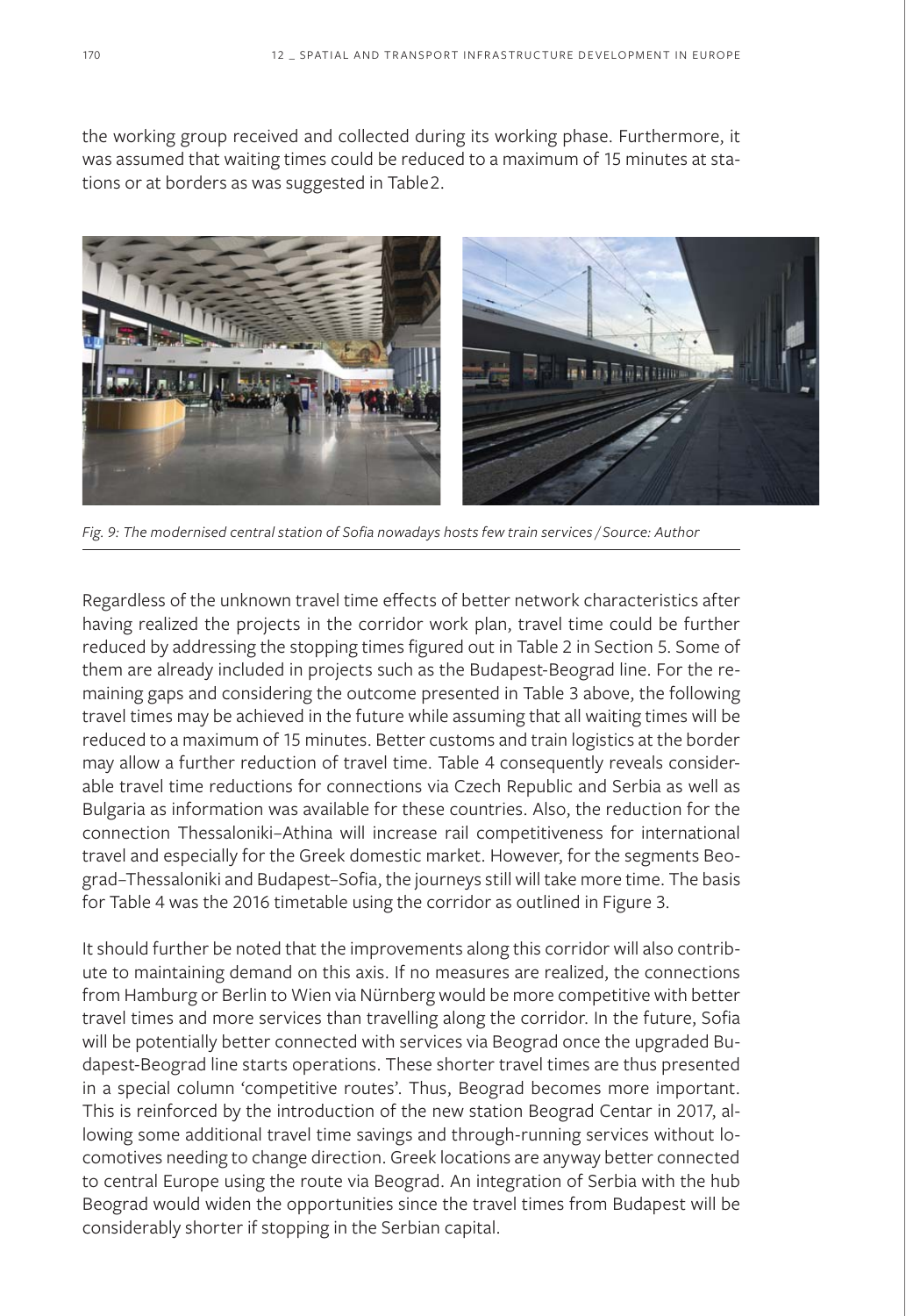| Source                                                                       |                                                                                             | $\overline{\phantom{0}}$                   | 1, 2                                                                      | b) 2, 3<br>a) 2                                                                                                                                                                                                                                                                                                                                                                                                                                                                                                                                                                                                                                                                                                                       | 4, 5, 6                                                                           |                                                             | 4,5                                                              | G                     |                                          | 7,8                                                                                                | 8,9                                                                                                 | $\Omega$                     |                                                        | 11, 12, 13                                                                | $\overline{1}$                                                                                                                                                                                                                                                                                   |
|------------------------------------------------------------------------------|---------------------------------------------------------------------------------------------|--------------------------------------------|---------------------------------------------------------------------------|---------------------------------------------------------------------------------------------------------------------------------------------------------------------------------------------------------------------------------------------------------------------------------------------------------------------------------------------------------------------------------------------------------------------------------------------------------------------------------------------------------------------------------------------------------------------------------------------------------------------------------------------------------------------------------------------------------------------------------------|-----------------------------------------------------------------------------------|-------------------------------------------------------------|------------------------------------------------------------------|-----------------------|------------------------------------------|----------------------------------------------------------------------------------------------------|-----------------------------------------------------------------------------------------------------|------------------------------|--------------------------------------------------------|---------------------------------------------------------------------------|--------------------------------------------------------------------------------------------------------------------------------------------------------------------------------------------------------------------------------------------------------------------------------------------------|
| Year                                                                         |                                                                                             | 2030                                       | 2028                                                                      | $b)$ 2035+<br>a) 2035                                                                                                                                                                                                                                                                                                                                                                                                                                                                                                                                                                                                                                                                                                                 | 2030                                                                              |                                                             | 2027                                                             | 2018                  |                                          | unknown<br>2030                                                                                    | unknown<br>2030                                                                                     | 2018                         |                                                        | 2027                                                                      | 2022                                                                                                                                                                                                                                                                                             |
| <b>Identified Measures</b>                                                   | Achieving Travel Time Savings                                                               | 178 Sped-up services nonstop (2018 1:43 h) | upgrade "Dresdner Bahn" by 2018 and<br>to 200 kph max design speed<br>134 | a) Dresden- Ústí n. Labem New HSR line (mixed<br>(passenger), max design speed 250-350 under<br>b) Ústí n. Labem - Praha New HSR-line<br>transport); max design speed 230 kph<br>discussion<br>162                                                                                                                                                                                                                                                                                                                                                                                                                                                                                                                                    | (Brno 1 hour to Praha); partly upgrade 200 kph<br>HSR-line; Rapid Services<br>168 | Corridor Segment Brno --> Bratislavia --> Sofia --> Athinai | <b>HSR-line; Rapid Services</b><br>partly upgrade 200 kmh<br>121 | 88 Timetable 2018     | 65 Timetable analysis, effective borders | Timetable analysis, effective borders in<br>48 New line Vidin-Sofia (5h --> 2:30 hours)<br>Romania | Modernisation, timetable analysis, effective<br>Bulgaria Sofia-Kulata (4->1:30 hours)<br>57 borders | 110 new line/upgrade for HSR | Corridor Segment Brno --> Wien --> Beograd --> Athinai | 113 (Nordbahn 3:45 to Praha; today 3:56)<br>Upgrades Brno-Breclav for HSR | 106 upgrade Ostbahn                                                                                                                                                                                                                                                                              |
| Travel                                                                       | Speed<br>(Kph)                                                                              |                                            |                                                                           |                                                                                                                                                                                                                                                                                                                                                                                                                                                                                                                                                                                                                                                                                                                                       |                                                                                   |                                                             |                                                                  |                       |                                          |                                                                                                    |                                                                                                     |                              |                                                        |                                                                           |                                                                                                                                                                                                                                                                                                  |
| <b>Travel Time</b>                                                           | Savings<br>Ξ                                                                                | 00:20                                      | 00:42                                                                     | 01:28                                                                                                                                                                                                                                                                                                                                                                                                                                                                                                                                                                                                                                                                                                                                 | 01:15                                                                             |                                                             | 00:16                                                            | 00:16                 | 00:20                                    | 01:02                                                                                              | 00:47                                                                                               | 00:38                        |                                                        | 00:15                                                                     | 00:17                                                                                                                                                                                                                                                                                            |
| Travel Time Travel Time                                                      | 2030<br>$\widehat{\epsilon}$                                                                | 01:40                                      | 01:20                                                                     | 00:52                                                                                                                                                                                                                                                                                                                                                                                                                                                                                                                                                                                                                                                                                                                                 | 01:15                                                                             |                                                             | 01:10                                                            | 02:26                 | 04:44                                    | 14:50                                                                                              | 06:15                                                                                               | 04:40                        |                                                        | 01:12                                                                     | 02:20                                                                                                                                                                                                                                                                                            |
|                                                                              | 2016<br>Ξ                                                                                   | 02:00                                      | 02:02                                                                     | 02:20                                                                                                                                                                                                                                                                                                                                                                                                                                                                                                                                                                                                                                                                                                                                 | 02:30                                                                             |                                                             | 01:26                                                            | 02:42                 | 05:04                                    | 15:52                                                                                              | 07:02                                                                                               | 05:18                        |                                                        | 01:27                                                                     | 02:37                                                                                                                                                                                                                                                                                            |
| Distance                                                                     | of Stretch<br>(km)                                                                          | 297                                        | 178                                                                       | 140                                                                                                                                                                                                                                                                                                                                                                                                                                                                                                                                                                                                                                                                                                                                   | 210                                                                               |                                                             | 141                                                              | 214                   | 310                                      | 711                                                                                                | 356                                                                                                 | 511                          |                                                        | 135                                                                       | 247                                                                                                                                                                                                                                                                                              |
| Stretch                                                                      |                                                                                             | Hamburg - Berlin                           | Berlin - Dresden                                                          | Dresden - Praha                                                                                                                                                                                                                                                                                                                                                                                                                                                                                                                                                                                                                                                                                                                       | Praha - Brno                                                                      |                                                             | Brno - Bratislava                                                | Bratislava - Budapest | Budapest - Timisoara                     | Timisoara - Sofia                                                                                  | Sofia - Thessaloniki                                                                                | Thessaloniki - Athinai       |                                                        | Brno-Wien                                                                 | Wien - Budapest                                                                                                                                                                                                                                                                                  |
| $\geq$<br>$\mathbf{I}$<br>><br>><br>><br>$\,>$<br>$\geq$<br>><br>><br>$\geq$ | $2015)$ (7)                                                                                 |                                            | (source number 1)<br>> www.bahn.de (6)                                    | Author's adaptation from different sources mentioned hereafter:<br>SMWA/Deutsche Bahn (Study 2015) by SMWA-Ministry 2018 (2)<br>> CZ Ministerstvo dopravy/SMWA (Study 2015) by SMWA-Ministry 2018 (3)<br>Švehlík, M. (2015) (4)<br>https://www.szdc.cz/en/pro-media/tiskove-zpravy/studie-praha-brno.html (5)<br>http://www.optransport.bg/upload/docs/OPTTI_ENG_17112014_verision_1.pdf (8)<br>Danailova, N. (2017). Presentation at IAK-meeting, Sofia, 21 November 2017 (9)<br>> Greek Ministry of Economy and Development/ERGOSE (2017). (19)<br>CZ Ministerstvo dopravy (11)<br>BMVIT (2018). Written communication on Austrian/ÖBB-plans (12)<br>https://ec.europa.eu/transport/sites/transport/files/oem_project_list.pdf (13) |                                                                                   |                                                             |                                                                  |                       |                                          |                                                                                                    |                                                                                                     |                              |                                                        |                                                                           | Tab. 3: Current and potential future travel times for long-distance trains along the corridor / Source<br>Deutsche Bahn (2015): Mehr Bahn für Metropolen und Regionen, Presentation 18 March 2015<br>Assumptions by the author of down to 15 min travel time savings (cf. CODE 24 Action 17 Team |
| $\geq$                                                                       | Meeting with Milutin Ignjatovic, Serbian Institute of Transportation (CIP), April 2017 (14) |                                            |                                                                           |                                                                                                                                                                                                                                                                                                                                                                                                                                                                                                                                                                                                                                                                                                                                       |                                                                                   |                                                             |                                                                  |                       |                                          |                                                                                                    |                                                                                                     |                              |                                                        |                                                                           |                                                                                                                                                                                                                                                                                                  |

- > *Deutsche Bahn (2015): Mehr Bahn für Metropolen und Regionen, Presentation 18 March 2015 (source number 1)*
- > *SMWA/Deutsche Bahn (Study 2015) by SMWA-Ministry 2018 (2)*
- > *CZ Ministerstvo dopravy/SMWA (Study 2015) by SMWA-Ministry 2018 (3)*
- > *Švehlík, M. (2015) (4)*
- > *https://www.szdc.cz/en/pro-media/tiskove-zpravy/studie-praha-brno.html (5)*
- > *www.bahn.de (6)*
- > *Assumptions by the author of down to 15 min travel time savings (cf. CODE 24 Action 17 Team 2015) (7)*
- > *http://www.optransport.bg/upload/docs/OPTTI\_ENG\_17112014\_verision\_1.pdf (8)*
- > *Danailova, N. (2017). Presentation at IAK-meeting, Sofia, 21 November 2017 (9)*
- > *Greek Ministry of Economy and Development/ERGOSE (2017). (19)*
- > *CZ Ministerstvo dopravy (11)*
- > *BMVIT (2018). Written communication on Austrian/ÖBB-plans (12)*
- > *https://ec.europa.eu/transport/sites/transport/files/oem\_project\_list.pdf (13)*
-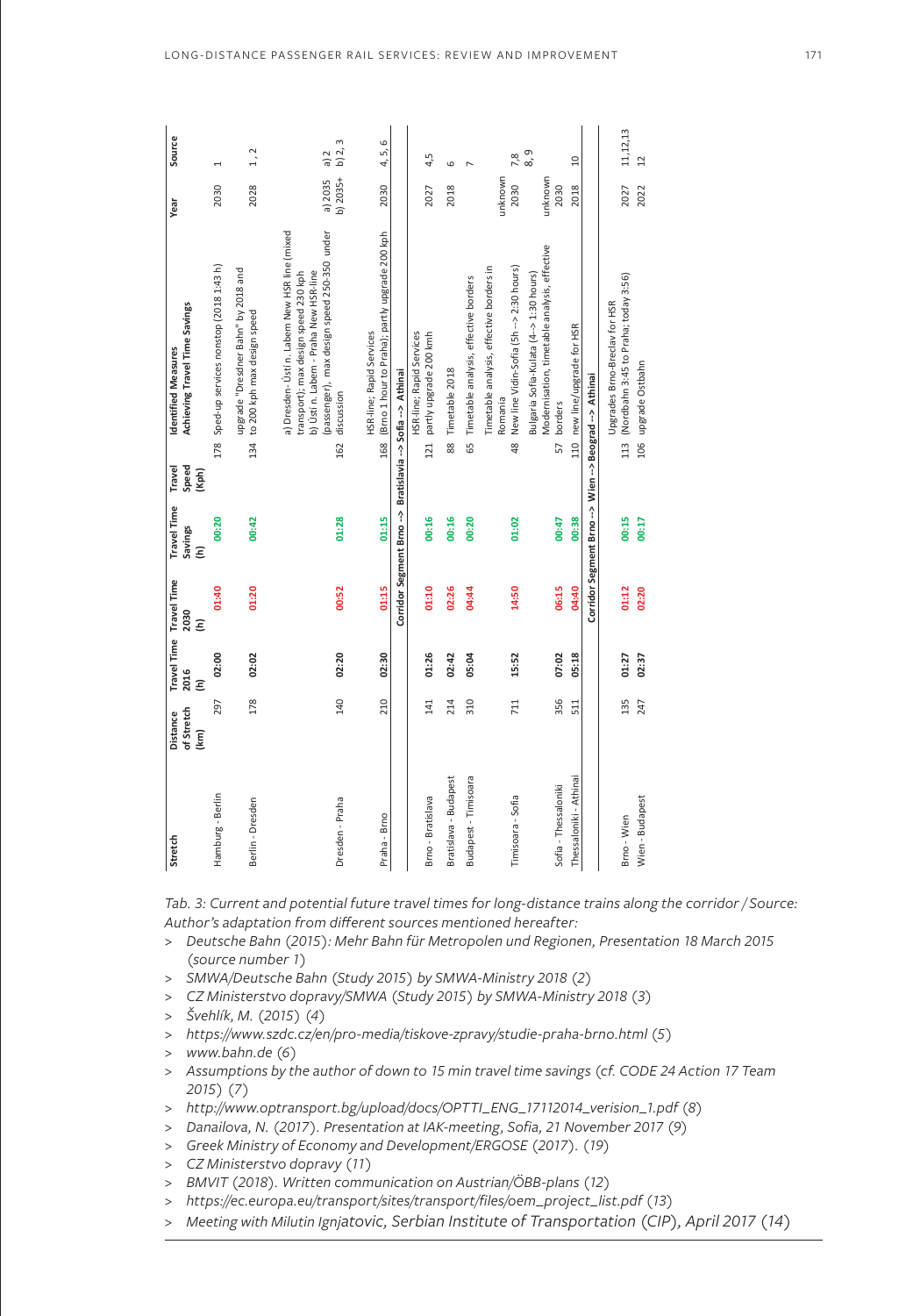| Connection               | 2016  | 2030  | <b>Competitive Routes</b>   |  |  |  |  |
|--------------------------|-------|-------|-----------------------------|--|--|--|--|
| Hamburg - Praha          | 06:41 | 04:11 |                             |  |  |  |  |
| Hamburg - Wien           | 10:53 | 06:53 | 09:21 h via Nürnberg (2016) |  |  |  |  |
| Berlin - Budapest        | 11:28 | 07:31 |                             |  |  |  |  |
| Berlin - Beograd         | 20:22 | 10:31 |                             |  |  |  |  |
| Berlin - Wien            | 08:48 | 05:08 | 08:15 h via Nürnberg (2018) |  |  |  |  |
| Praha - Budapest         | 06:39 | 04:52 |                             |  |  |  |  |
| Praha - Beograd          | 15:33 | 07:37 |                             |  |  |  |  |
| Wien - Beograd           | 11:31 | 05:20 |                             |  |  |  |  |
| Wien - Sofia             | 24:59 | 22:24 | 23:30 h via Boegrad (2018)  |  |  |  |  |
|                          |       |       | 15:42 h via Beograd (2030)  |  |  |  |  |
| Bratislava - Sofia       | 25:04 | 22:46 | 24:23 h via Beograd (2018)  |  |  |  |  |
|                          |       |       | 16:04 h via Beograd (2030)  |  |  |  |  |
| Budapest - Thessaloniki  | 24:45 | 16:49 |                             |  |  |  |  |
| Budapest - Athinai       | 30:42 | 21:44 |                             |  |  |  |  |
| Beograd - Athinai        | 20:14 | 18:44 |                             |  |  |  |  |
| Timisoara - Thessaloniki | 32:33 | 21:35 |                             |  |  |  |  |
| Sofia - Athinai          | 12:59 | 11:10 |                             |  |  |  |  |

*Tab. 4: Current and potential future travel times for long-distance connections / Source: Author's adaptation based on outcome of previous table*

## **7 Conclusion**

The analysis of the current passenger train connections, underlying infrastructure and operational situation showed some potential for saving travel time along the corridor. Apart from the plans in the Czech Republic, the line upgrade Budapest–Beograd and the plans in Bulgaria, all other known measures indicate potential for improvement without huge investments. Concerning the latter, it is beneficial to long-distance and regional passenger as well as freight rail. The look back in time also suggests that rail can achieve a lot more. Furthermore, it can be assumed that many of the stations served nowadays will also be connected in the future.<sup>10</sup> Of course, the eastern European countries still need some increases in commercial speed in order to raise the competitiveness of rail in the domestic as well as the international market. Such an underlying 'conservative' and generally less costly approach appears more promising than developing pure high-speed lines. The investment in high-speed rail first requires

<sup>10</sup> Meeting with the Serbian Transportation Institute.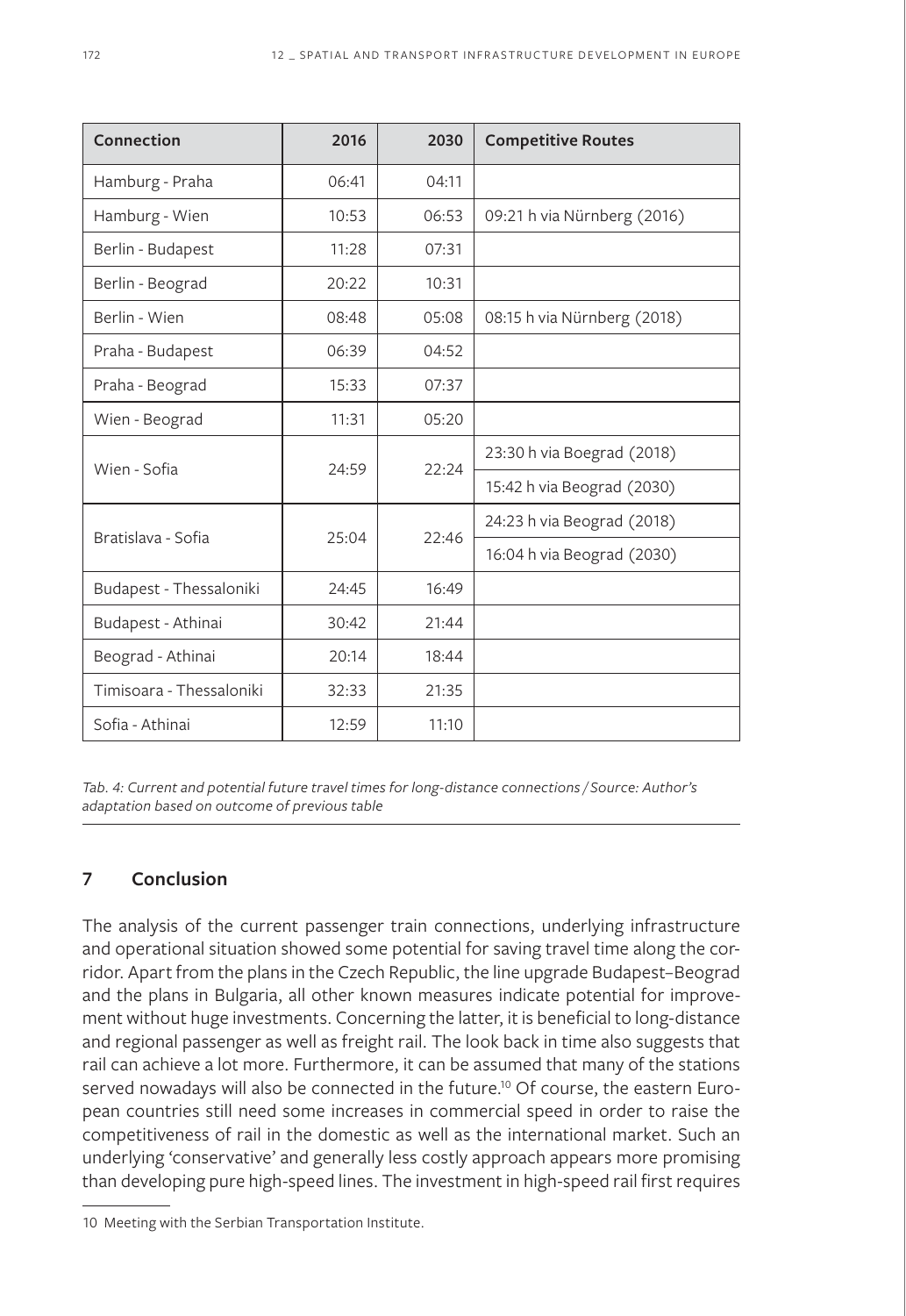high volumes of financial resources may contribute to increasing disparity and even not be beneficial since the level of demand would not justify the necessary finance that would then be missing for other investments. This is criticized for many Spanish peripheral regions where the station at the edge of the city or between two cities often lacks good access to public transport or even rail (Martí-Henneberg 2013). It may be a lesson to learn for the Balkan part of the corridor. Apart from this, given the somewhat small amount of population along the lines, HSR would cannibalize conventional rail and further make integration into the existing rail network difficult with consequences for regional accessibility. Rail may also forfeit its function as a backbone for development and even a trigger for more balanced development of central and peripheral regions in these countries, as was the situation at the turn of the  $19<sup>th</sup>/20<sup>th</sup>$ century (Martí-Henneberg 2017). Nowadays, there is even a risk of emptying the rural areas in addition to the general reduction of population, as is the case in some eastern European countries such as Bulgaria (Troeva 2017). This does not mean that all places are equal, but all areas and regions have similar opportunities according to their location and function in the system of central places, as Christaller suggests. For these countries, European coherence in a geographical sense and beyond a pure EU-perspective will open opportunities faster than the projects envisaged for these countries. This is not a plea against the development of rail infrastructures in these cohesion countries. It is a recognition that geographical and transport movements cannot be determined by administrative borders or even burdens. It is important to recall that development of the axis through Romania and Bulgaria needs to be pushed to encourage national and interregional cohesion in this area. The axis through Serbia may fulfil another important, predominantly transit function in better connecting Greece with central Europe for passenger rail – and of course also for freight, as suggested by Panteia (2012). Strategically, the Balkan link via Serbia cannot be neglected although it appears logical that, as part of the OEM Corridor, Greece's access to the remaining part of the European Union plays an important role in terms of getting infrastructure more easily funded.

#### **Literature**

Arnone, M.; Delmastro, T.; Endemann, P.; Otsuka, N.; Pensa, S.; Rosa, A. (2016): Towards an Integrated Railway Network along the Corridor Genoa-Rotterdam. In: Drewello, H. and B. Scholl (Ed.) Integrated Spatial and Transport Infrastructure Development on the European North-South Corridor Rotterdam – Genoa. Springer. Heidelberg.

Brezina, T; Abramović, B.; Shibayama, T.; Jelisić, S.; Šipuš, D.; Zlokapa, B. (2018). Barriers to Trans-national passenger Rail services in the Western Balkans - The quantitative background // Proceedings of the Fourth International Conference on Traffic and Transport Engineering / Čokorilo, Olja (ur.). Beograd: City Net Scientific Research Center Ltd. Belgrade, 2018, 717–724.

Cascetta, E; Coppola, P.; Velardi, V. (2013): High-speed rail demand: before-and-after evidence from the Italian market. In: disP. Plann Rev 49(2):51–59.

Cascetta, E.; Coppola, P. (2015): New High-Speed Rail Lines and Market Competition. In: Transportation Research Record: Journal of the Transportation Research Board 2475, 8–15.

CODE24 Action 17 Team (2015): High-Speed Rail Integration to Corridor 24. Final Report. https://pdfs.semanticscholar.org/bcde/16e23e8454c729b36cfe781b8d218287759e.pdf (November 1, 2019)

Council of the European Union (1996): COUNCIL DIRECTIVE 96/48/EC of 23 July 1996 on the interoperability of the trans-European high-speed rail system. Brussel/Bruxelles.

Dzhaleva-Chonkova, A. (2007): Balkan Railways Development: Contradictions in the Past, Cooperation at Present. In: Mechanics, Transport, Communications Academic Journal 2007 (3), No. 0197.